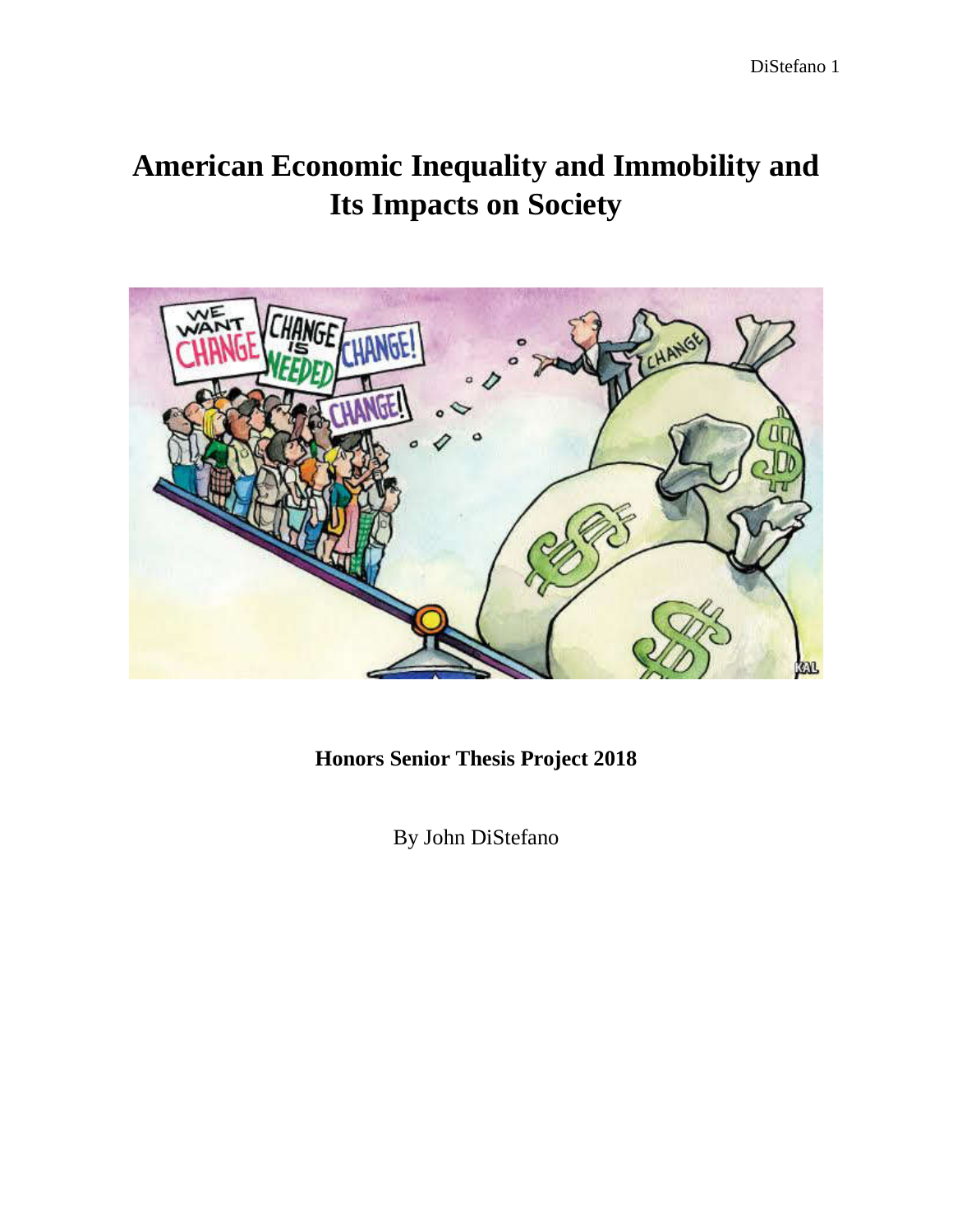# **Table of Contents**

| Social and Political Issues Which Arise From Inequality and Immobility22 |  |  |  |
|--------------------------------------------------------------------------|--|--|--|
|                                                                          |  |  |  |
|                                                                          |  |  |  |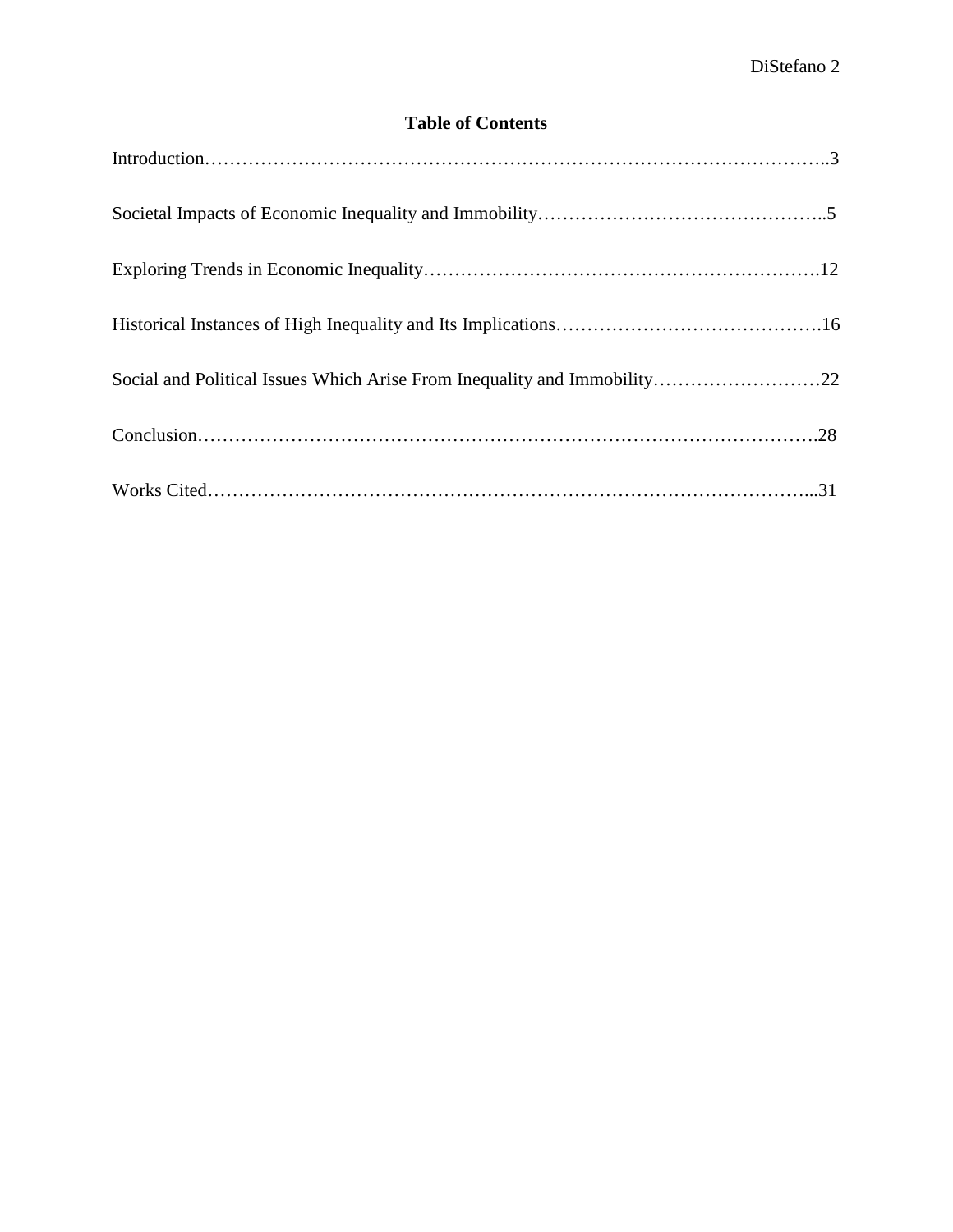#### **Introduction**

Economic inequality and immobility have slowly but surely emerged at the forefront of journals and essays over the past several years, and have even appeared on several occasions in the news as well. While many Americans may think they have an informed idea about the scope and repercussions of these issues, the true magnitude of economic inequality and immobility are more extreme than many realize. The profound impacts of inequality and immobility permeate virtually every aspect of society as a whole, from education to crime to healthcare and beyond. This paper explores the extent of American inequality and immobility. It examines trends in economic inequality and immobility, and analyzes some historical instances of notably high levels of inequality and immobility. It evaluates the consequences which appear to correlate with high levels of these phenomena as well. Ultimately, this paper strives to determine whether economic inequality and immobility is as damaging as many economists argue it is, and specifically identify how it may threaten the social and political fabric of a democratic society.

Before exploring these aforementioned ideas, it is important to specifically define what economic inequality and immobility exactly are. According to The Equality Trust, economic inequality is the measure of differences among individual's and households' different positions among the economic distribution. The Equality Trust goes on to outline three main types of economic inequality. First is income inequality which "is the extent to which income is distributed unevenly in a group of people," ("Economic Inequality Defined"). Income is described as the money received, not just through pay, but through employment (including pay, bonuses, salaries/wages, etc.), as well as money received from investments and/or rent. The second main type of economic inequality is pay inequality, which includes payments from employment sources, and mostly refers to frequency of payments and bonuses ("Economic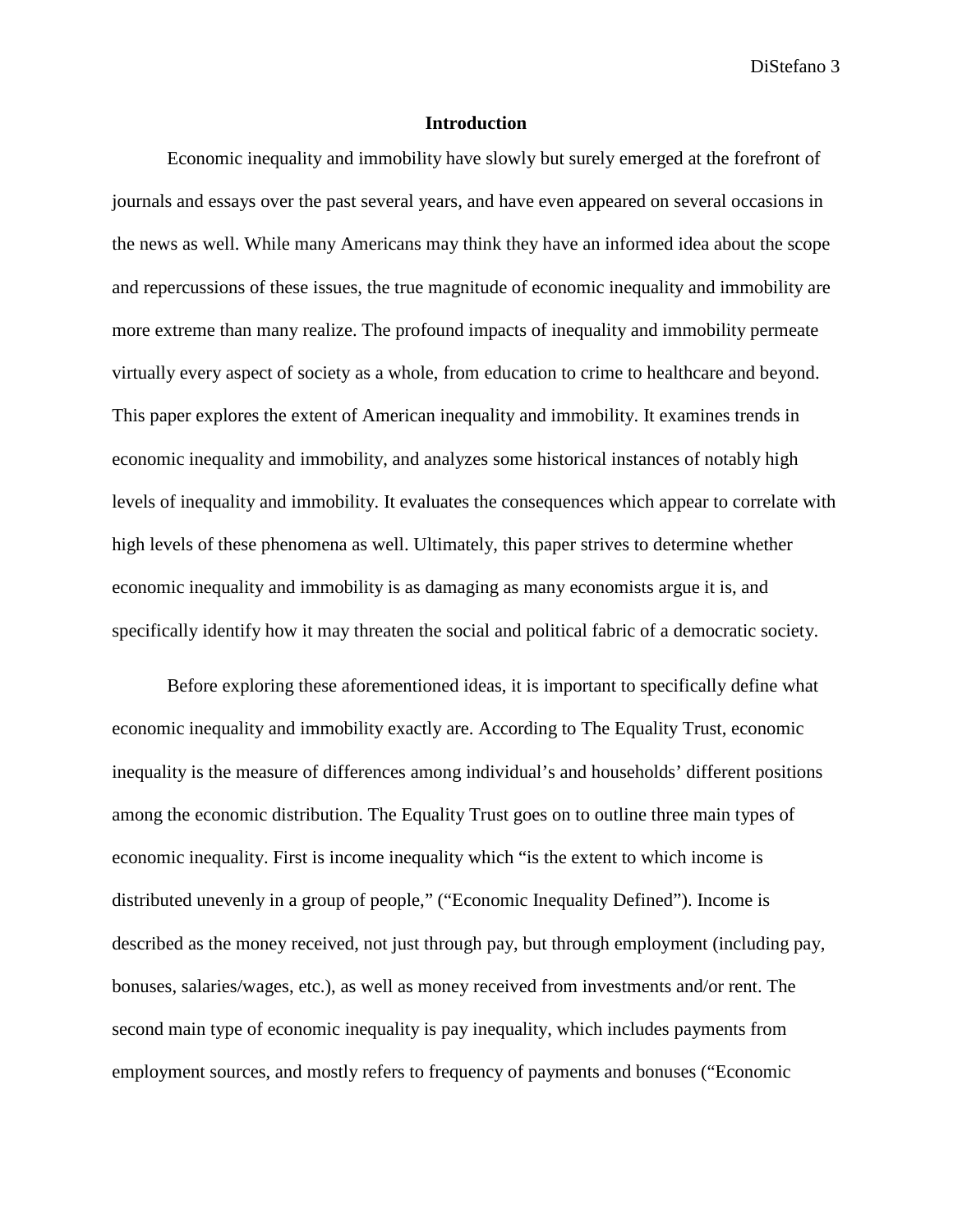Inequality Defined"). The third main type of economic inequality is wealth inequality, which entails the unequal distribution of assets (financial, as well as housing and pension rights) among individuals and households ("Economic Inequality Defined"). Now that the three main types of economic inequality are identified, it is important to examine how they are measured.

Economic inequality can be measured using several methods. Ratio measures and the Palma ratio are often used to determine the economic inequality of a society or country ("Economic Inequality Defined"). The measure most used for purposes of this research is the Gini Coefficient, "which measures inequality across the whole of society" ("Economic Inequality Defined"). The Gini coefficient ranges on a scale from 0 to 1, where 0 represents a completely equal society and 1 represents a completely unequal society. That is, if one person had 100% of a given society's income or wealth, the Gini coefficient for this society would be equal to 1, whereas if everyone got exactly the same share, the Gini coefficient would be equal to 0. The Gini coefficient can be used to measure inequality both before and after tax and before or after things like housing costs, and its value will vary depending on what is being measured ("Economic Inequality Defined"). Through this paper, Gini coefficients will be used to quantify the general inequality levels of certain countries.

While the United States and many societies around the world have been experiencing increasing levels of economic inequality, economic immobility is also developing in tandem with inequality. In fact, this paper argues that they are not separate phenomena but very much intertwined parts of each other. The education technology company, Boundless, describes economic immobility as a measurement of how capable a participant in a system can improve or move vertically through the economic system. Boundless elaborates that the concept of economic mobility is also often considered in conjunction with social mobility, which is the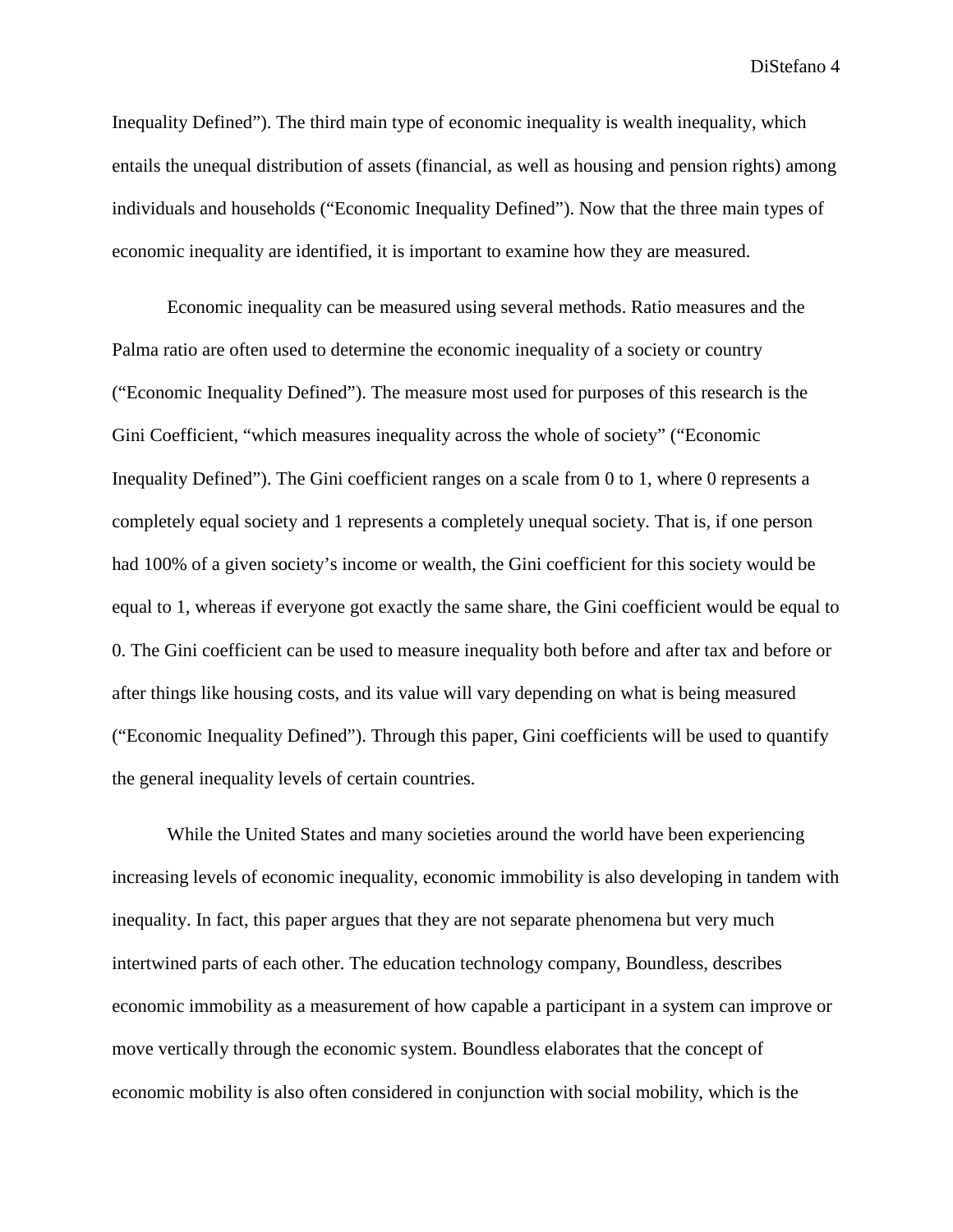capability for individuals to change social status within a society. This ability to move vertically up the socioeconomic ladder (or lack of opportunities to do so) is an increasing concern in the eyes of many economists, and is an issue developing in concert with widening economic inequality.

# **Societal Impacts of Economic Inequality and Immobility**

While many academics, politicians, and economists condemn inequality, there are also those who deem it a necessary part of a healthy and growing economy. One of the potential benefits associated with economic inequality is that inequality drives growth. A prime example of this argument is China and its rapid growth over the past few decades. During the late 1970's communist China had one of the lowest levels of economic inequality in the world, ranking similarly to the most egalitarian Nordic countries of today (Lu). In this case, however, China's inequality was not necessarily a good characteristic, as the extreme majority of the country was "utterly poor," housing 22 percent of the world's population, it was responsible for only 3% of global GDP (Lu). However, in 1979, the Chinese government introduced a series of policies designed to stimulate the economy, and in the years that followed, Chinese annual GDP growth rates rose from 5.3% in 1979 to more than 15% in 1984 (Birdsong). While the growth rate fluctuated in the years that followed, China has maintained one of the highest GDP growth rates in the world since the 1980s (Birdsong). As a result of these reforms, during this period of rapid economic growth in China, the inequality levels in the country have skyrocketed (Birdsong). Today, China has one of the highest wealth disparities on the planet, however they have also rapidly evolved into one of the world's largest and increasingly wealthy economies (Birdsong). China seems to exemplify the idea that inequality is and growth are positively correlated.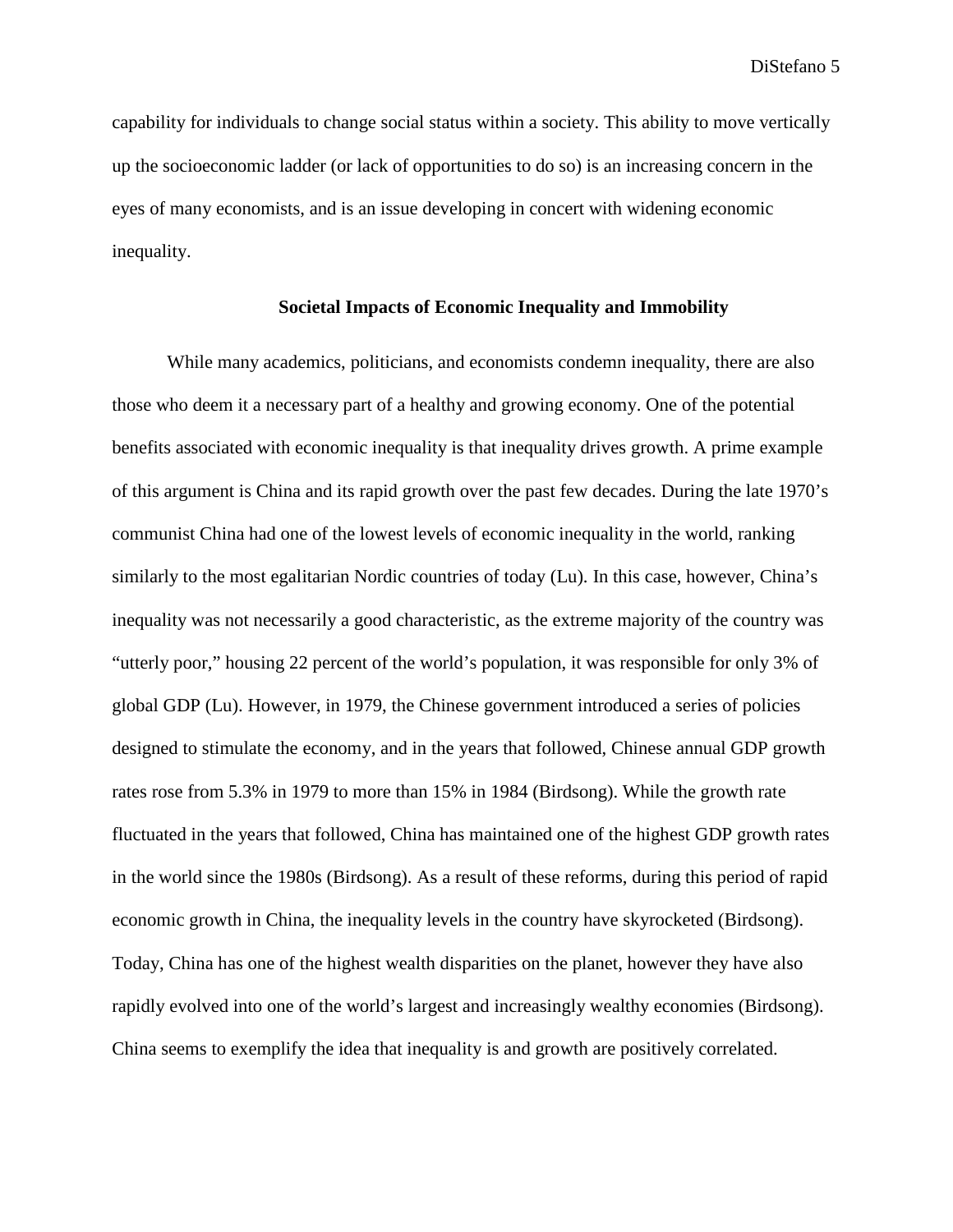Additionally, here in the United States, a similar pattern has been developing in recent years. During the economic expansion the U.S. experienced in the years prior to 2008, wealth disparity in the U.S. grew (Birdsong). Between 2007 and 2008, as the recession began, both growth and inequality rates fell, though as the American economy recovered and began to grow again in the years following the recession, inequality began to rise once more (Birdsong). A potential explanation for this phenomenon is that when inequality is more pronounced, it provides stronger incentives for innovation and entrepreneurship (Birdsong). When there are large differences between large-salaried executives and lower income workers, there are more incentives for these lower wage-earners to create new businesses or invent new products to become members of the highest income group (Birdsong). When there is less inequality, these incentives are far weaker (Birdsong). In this way, there is certainly a case for the correlation between inequality and a drive for innovation and success. This said, many studies and analyses suggest that perhaps income inequality is toxic to growth. In fact, a great deal of economists believe the contrary, that economic inequality drag down economic growth, and claim that the extreme levels of economic inequality experienced on the eve of the Great Depression and Great Recession contributed to these economic catastrophes (Maloney 1). While there is still some uncertainty regarding the exact relationship between economic inequality and economic growth as a whole, perhaps small levels of economic inequality contribute to growth.

Another idea which favors the presence of, and perhaps even importance of economic inequality is related to the concept of fairness and natural economic markets. Many people also claim that inequality is fair and natural in that unconstrained markets tend to naturally promote some inequality (Birdsong). To many, especially the wealthy, redistribution policies are unfair, and are viewed as taking from those who have been successful in accumulating a lot, and giving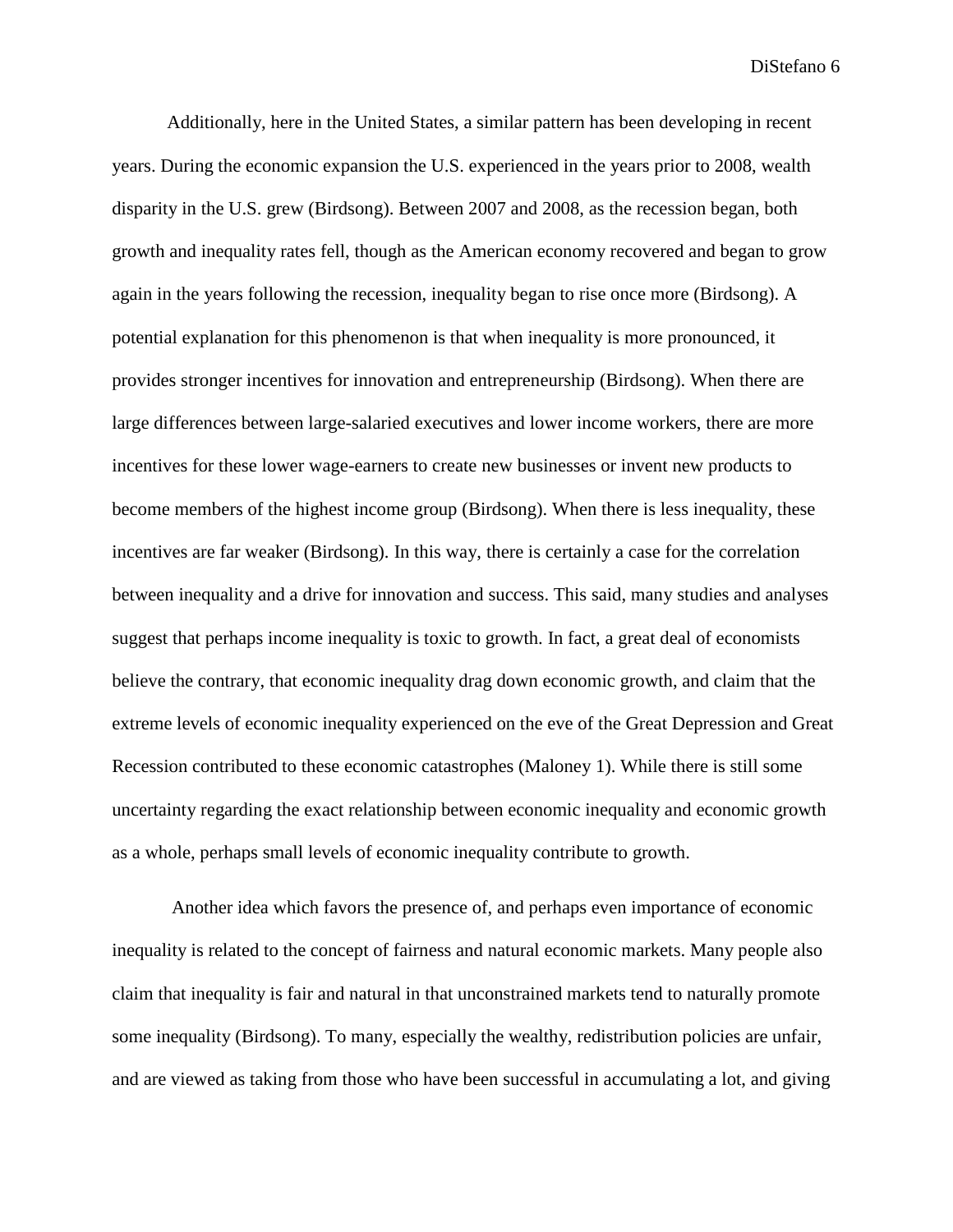to those who haven't been so successful in doing so (Birdsong). State intervention into naturally occurring market and economic forces "disrupts the moral rights of independence and individual freedom" (Birdsong). In terms of the noted correlation between economic growth and inequality, the presence of inequality and its effects on incentives and innovation, and of the unnatural, and to some degree, unfair, state-led redistributive policies, inequality is viewed as a necessary, natural, and even beneficial force.

While undoubtedly some degree of economic inequality is natural and necessary for an optimal market economic system to function to its potential, growing arguments suggest that inequality is ultimately a very bad and destructive force, especially when present in high quantities. As mentioned previously, some inequality has been associated with growth, however economists have found evidence that when inequality is high and remains high, long-term growth is stifled and poverty levels tend to rise (OECD). A possible explanation for this hampering of economic growth is that as prices for food and other basic goods rise and incomes for most people shrink, poverty levels increase, leading to increases in crime and poor public health which place burdens on the economy (Birdsong). Additionally, the wealthy gain increased political power over the poor through their political donations and influence of their businesses, which leads to inefficient tax structures which favor the wealthy (Birdsong). Growth-hindering, rent-seeking practices become more commonplace (that is, activities which seek to exploit others and take wealth from others, often the poor, instead of creating wealth through innovation or entrepreneurial methods), and political stability becomes endangered when the rich-poor gap rises, threatening economic stability and development (Birdsong). Furthermore, investment in human capital becomes increasingly unavailable and physical capital becomes more scarce, as fewer people have funds to invest in training, education, etc., which often leads to a stall in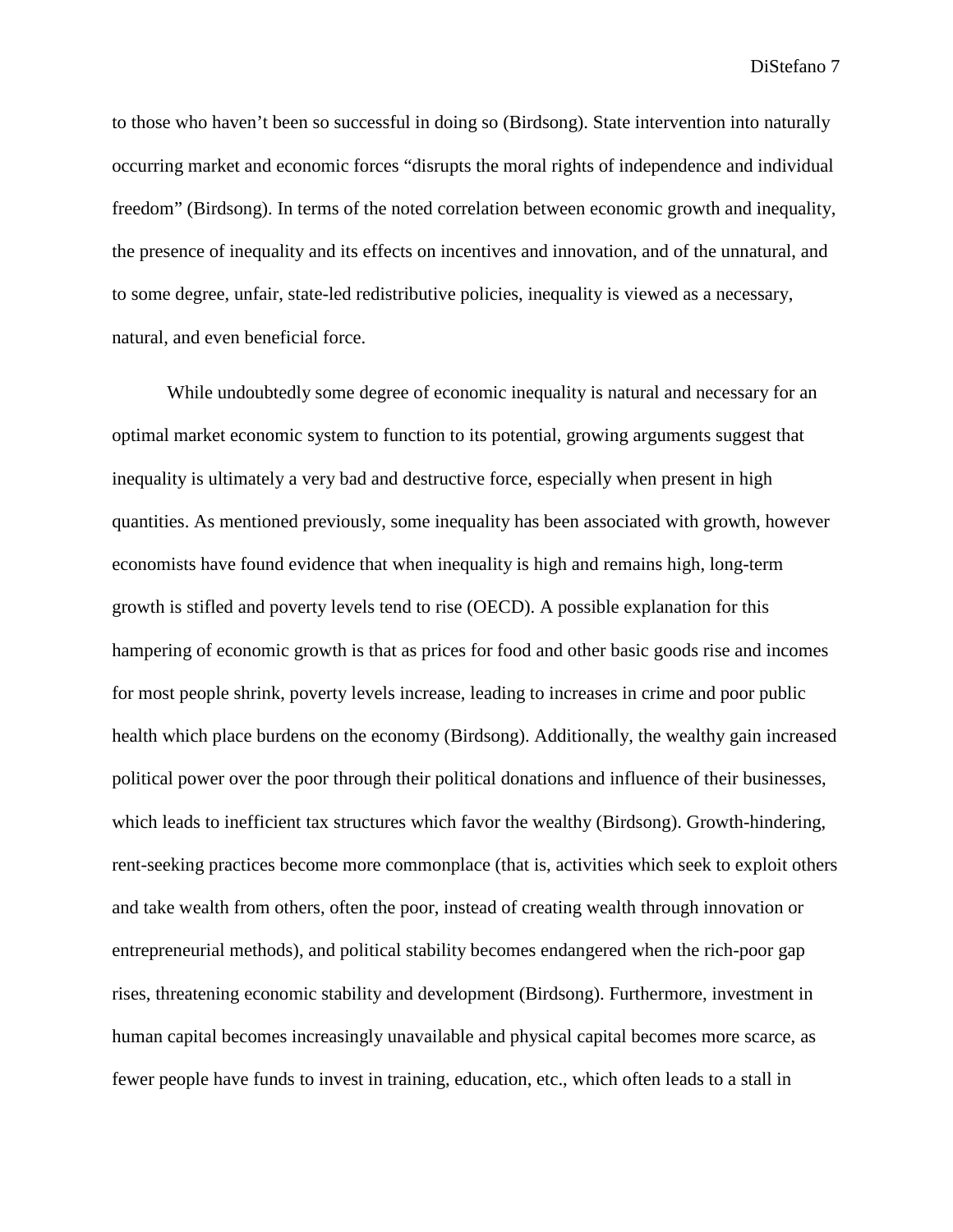economic growth (Birdsong). In this high inequality environment "market demands increase for risky unsecured loans, which increase lenders' risk exposure to the borrower's default," and also contributes to market volatility and the possibility of cascading defaults such as the 2008 subprime mortgage crises, ultimately suppressing growth (Birdsong). Whatever the precise explanations for hampering economic growth, it is generally confirmed that high inequality negatively impacts growth, and the OECD has outwardly declared inequality as an enemy of economic growth, suggesting more constructive policies, especially in regards to equal educational opportunities, as a way to combat economic inequality and promote greater economic growth (OECD). In these ways, the threat to long-term growth that inequality brings appears to outweigh the short-term gains which it may offer.

But hampering economic growth is not the only damage economic inequality can inflict on a society. Higher levels of inequality are also associated with higher crime rates (Fajnzylber 4). Some findings even suggest that economic inequality is "the single factor most closely and consistently related to crime" (Birdsong). Studies confirm that indeed, inequality as measured by the Gini index "has a significant and positive effect on the incidence of crime," (Fajnzylber 25). Researchers propose several explanations for the correlation between inequality and crime. One possible explanation is that those at the lower end of the inequality spectrum may feel trapped and angry at the lack of opportunities and competition over scarce resources which may make them more likely to commit crimes (Birdsong). Secondly, the option of lawfully obtaining resources in unequal societies tend to be fewer and yield much fewer benefits than illegal and criminal action could provide, even when considering potential consequences for breaking the law (De Soto 3). Additionally, in societies where the rich-poor gap is considerable, the rich tend to congregate and live together in areas secluded from the poorer parts of society (Birdsong).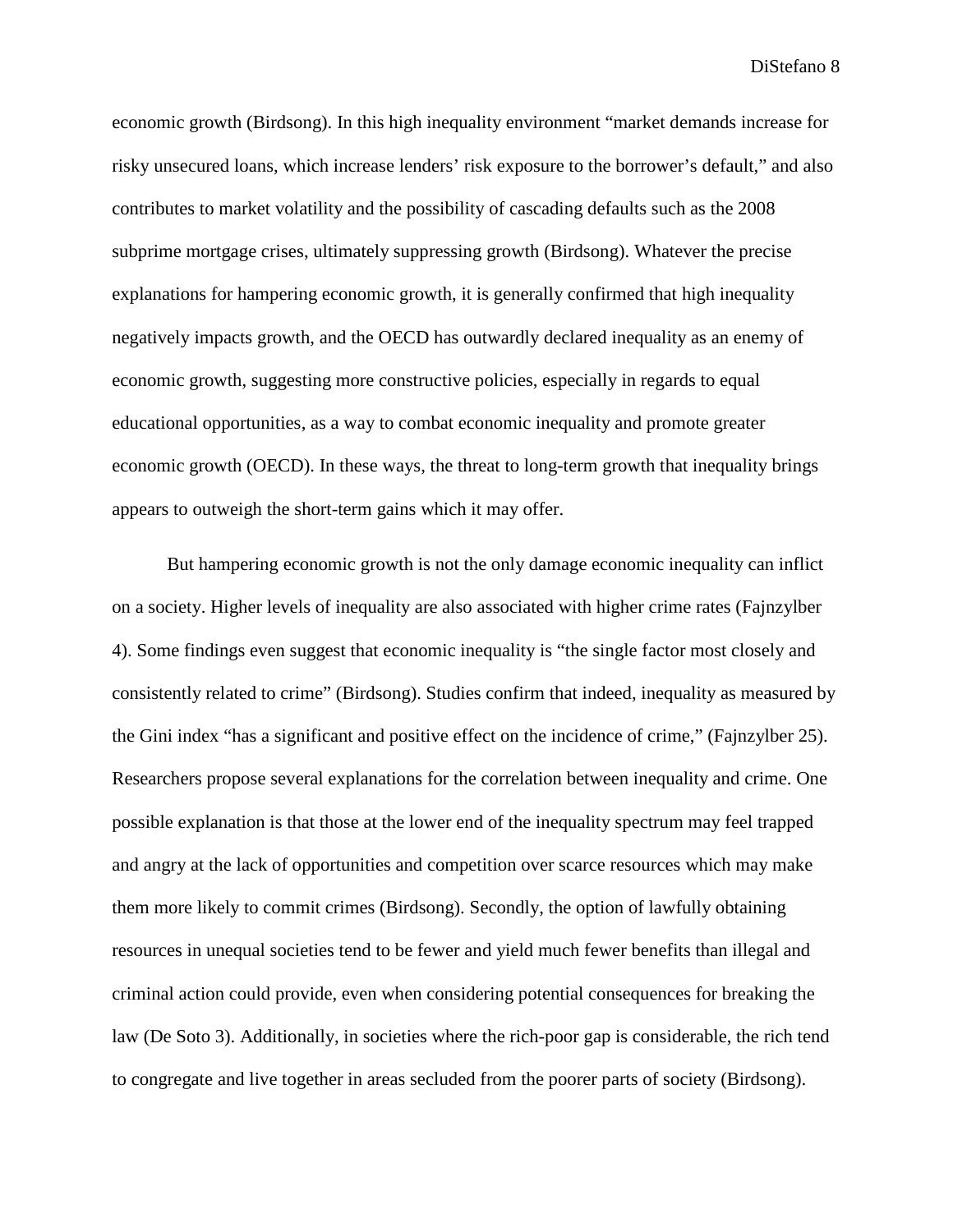These rich neighborhoods or countries have more money for law enforcement than do poorer ones, leading to increased crime in poorer areas due to an insufficient number of law enforcement personnel, or officers who are more susceptible to bribes and corruption (Birdsong). Naturally, this sensation also leads to more law enforcement personnel to seek employment in these richer enclaves, leaving fewer and less-experienced personnel to work in the poorer, more crime-ridden areas. In fact, in countries with high levels of economic inequality, state investments in reducing inequality have proven more successful at reducing crime rates than increased spending on law enforcement (Birdsong). But the harmful effects of prevalent inequality don't end with hampered growth and increased crime, unfortunately.

Evidence suggests that high levels of economic inequality also contribute to a less healthy population. A large poor population, a defining characteristic of unequal societies, tend to have disproportionate access to quality healthcare and healthy food options, leading ultimately to a less effective workforce, higher health care costs for society, higher disease and mortality rates, and sadly, continually deeper poverty for afflicted households (Birdsong). Studies conducted across industrialized countries show that substantial portions of the population, especially in the United States, don't have access to fresh foods, and when there are healthier options, they are often too expensive for many individuals and households to afford, especially compared to unhealthy options (Birdsong). Furthermore, "A large gap between rich people and poor people leads to higher mortality through the breakdown of social cohesion," and as inequality rises, residential enclaves of rich and poor become more commonplace which diminish opportunities for social cohesion according to Doctors Kawachi and Kennedy of the Harvard School of Public Health. As inequality has risen in the U.S., so too has obesity, diabetes, and rates of other diseases, placing strains on the work force and adding up to massive heath care costs, while also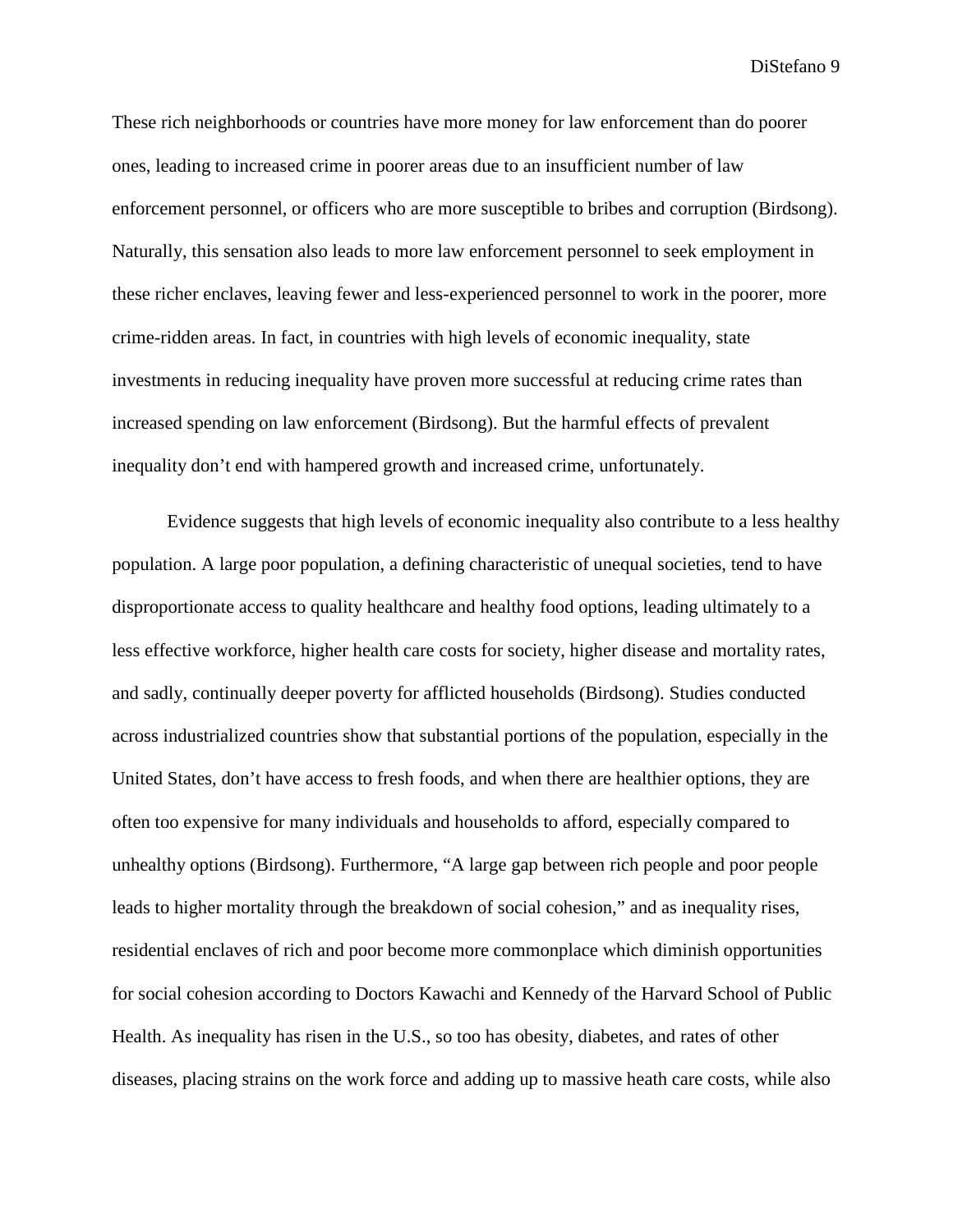raising mortality rates and decreasing Americans' quality of life (Birdsong). Health care costs in the U.S. have been sky-rocketing, totaling \$75 billion in 1970, \$2.6 trillion in 2010, and expected to reach \$4.8 trillion in 2021, with obesity and poor diets reportedly contributing significantly (more than \$150 billion per year) to this massive cost (Birdsong). Poor Americans are especially vulnerable to health problems, as Americans living in poverty are more likely to be obese, and twice as likely to die from diabetes (Birdsong). The prosperity of society as a whole suffers as a result of the health problems of the poor, due to the costs mentioned above, lost productivity, higher life insurance premiums, and a strain on public service (Birdsong). Not only does an unhealthy society equal a poorer, less prosperous society, but it also hinders the quality of life and life span of the population.

Politics and education are also negatively affected by high inequality levels. When wealth becomes concentrated in an increasingly small number of hands, political inequality tends to result in addition to economic inequality, as the fairly small group of people at the top of the wealth spectrum tend to wield more political power. The wealthy are able and incentivized to manipulate the government through both legal and corrupt practices, while the poor and working classes yield little influence (Birdsong). As a result of increasing economic scarcity, these poor and working class individuals are unable to become educated or participate in the political process, as they spend more time at work and use their additional time and money to secure basic necessities (Birdsong). Additionally, because lower-income individuals and households have virtually no influence in politics, as politicians are much more responsive to the wealthy members of society, they are further discouraged from voting or participating at all in the political process or learning more about the political system (Birdsong). While the political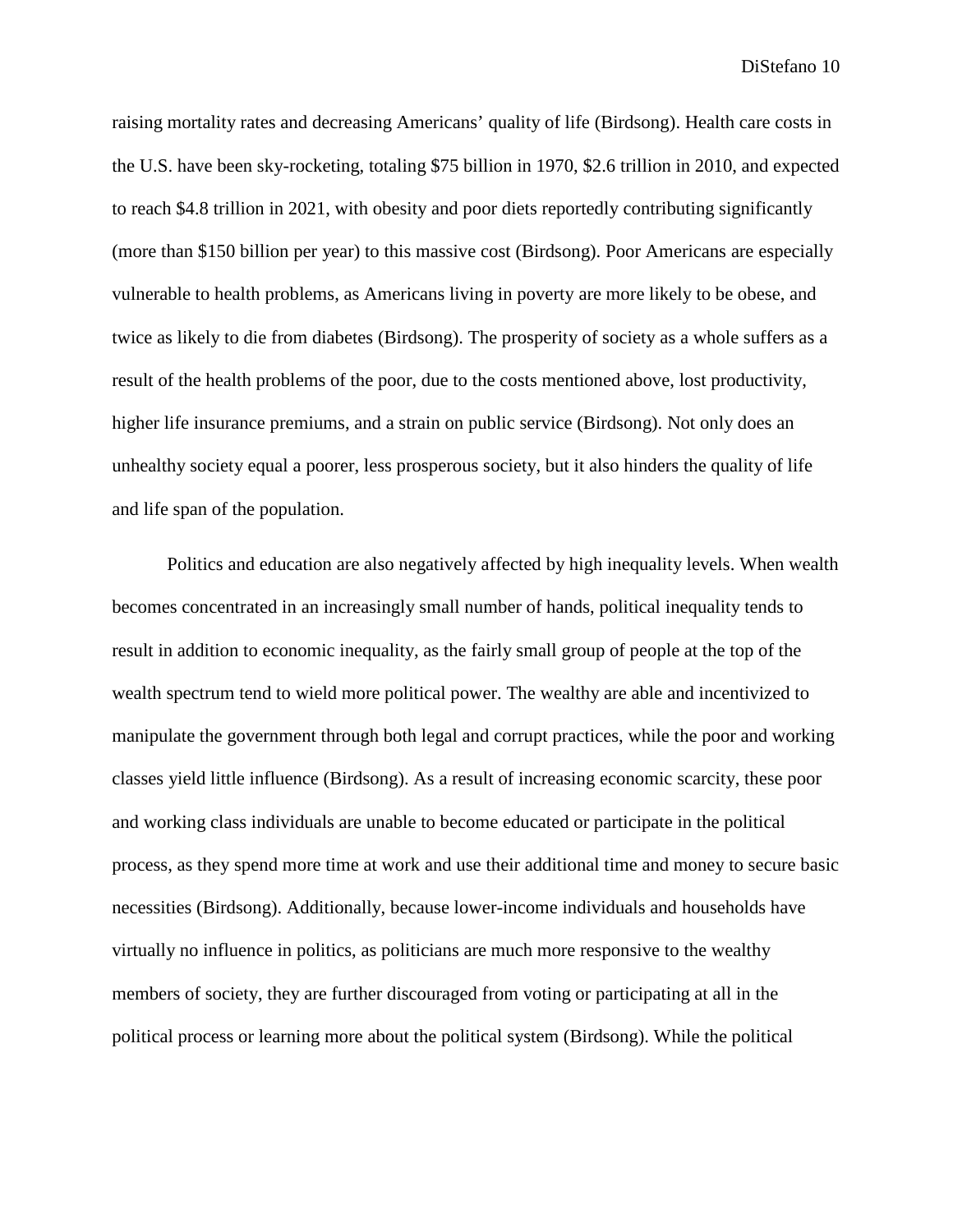system certainly becomes corrupted when inequality rises, the same is true of the education system.

In countries and regions where economic inequality and immobility are prominent, the manifestations regarding education are quite pronounced. A one point increase in the Gini coefficient translates into a 10% decrease in high school graduates and a 40% increase in college graduation rates (OECD). These data show that in economically unequal societies, the average education level of society as a whole decreases while the number of academic elites increases (Birdsong). In fact, researchers in China found that income inequality directly leads to educational inequality (Yang). Furthermore, studies indicate that expansion of education is beneficial in reducing both income and educational inequality (Yang). While there does not seem to be a strong correlation on changes in educational inequality affecting income inequality, income inequality has a strong negative impact on educational equality (Yang). As income inequality increases, educational equality decreases, which becomes detrimental to growth, and contributes to an increasingly unequal society in a vicious cycle, as the majority of people are hindered by their lack of education, while the academic elite becomes increasingly concentrated and powerful. In countries with higher inequality and with large poor populations, there tends to be an absence of investment in education which further feeds the inequality. In countries like Bangladesh, young people and children are employed in factories and sweatshops, which help provide needed support for their poverty-stricken families (Birdsong). Because these children need to work to help their families, they are unable to attend schools and reach higher levels of education, hampering their future earnings potential and further perpetuating the poverty cycle in countries like these (Birdsong). This problem is, at least in part, a result of the tendency for unequal societies to invest less in public education, as the influential wealthy prefer to send their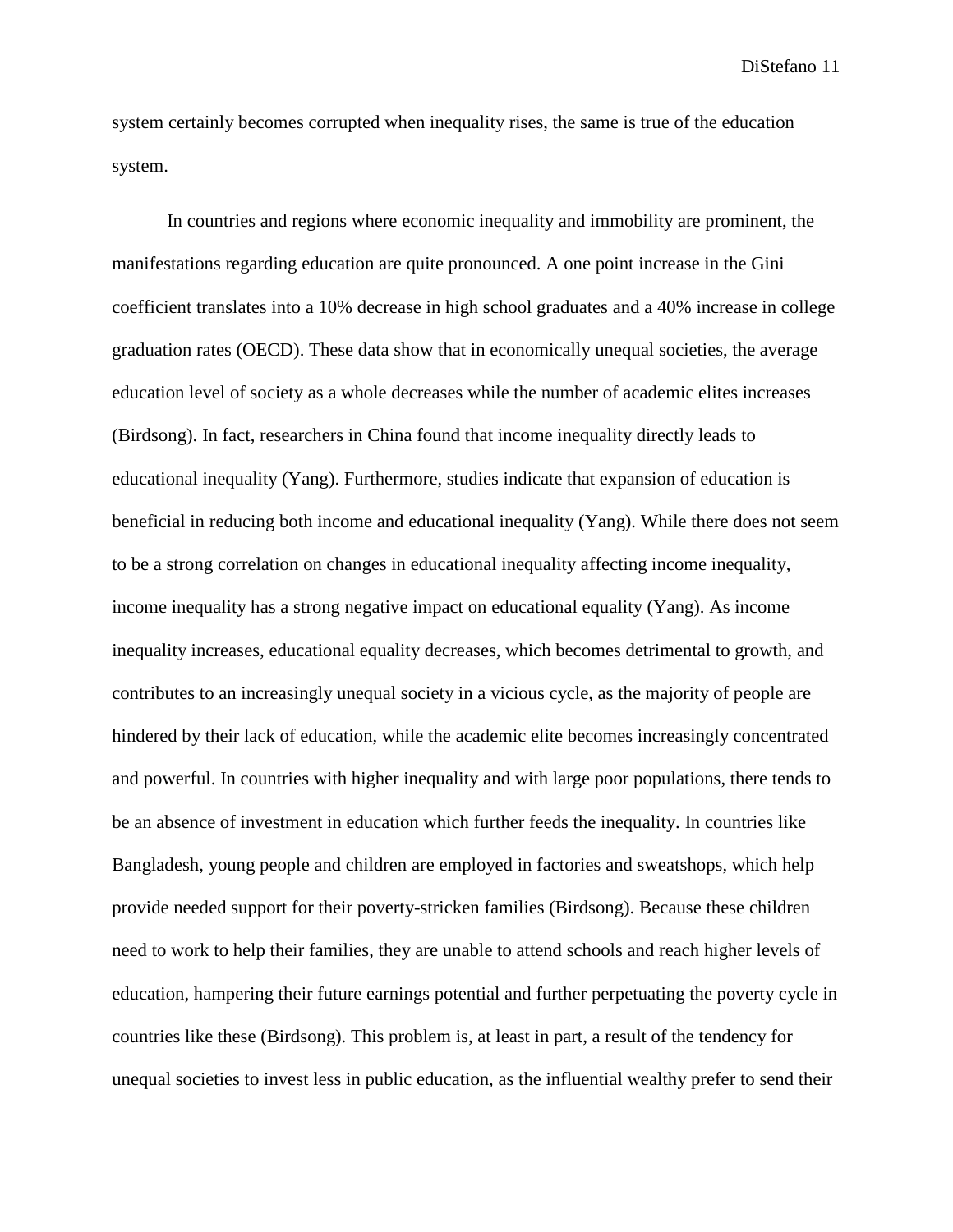children to private schools, and resist taxes for public education (Stiglitz 93). In these ways, high economic inequality tends to have a detrimental effect on educational equality.

While there is some substance to arguments which contend inequality is a good thing in terms of fairness and GDP growth, the damaging impacts of inequality are notably more severe. High levels of inequality and immobility result in "increased rates of crime and violence, impeded productivity and economic growth, and the impaired functioning of representative democracy," (Kawachi, Kennedy). In highly unequal societies, long-term GDP ultimately suffers, and even while GDP may increase temporarily in the short-term, virtually all of the wealth accumulation goes to the richest members of society, and the average standard of living and wages for society as a whole tends to decrease, as happened in the United States during the 2000s and early 2010s (Stiglitz XII, XLI). Public health and education also suffer as a consequence of high inequality, and crime rates tend to increase along with political instability. Inequality is, by definition, lack of equal opportunities for all, especially for those who need it the most (Birdsong). Economic inequality is particularly alarming when individuals and households are unable to advance socially and economically, as this becomes a turning point in terms of political and social power, and sows the seeds to untangle the virtues and values of the social and political systems which lay at the foundations of free, capitalist societies through poverty and corruption.

#### **Exploring Trends in Economic Inequality**

Recent trends in the levels and degree of American economic inequality seem to paint a bleak picture for the country's future. In his book, *The Price of Inequality*, Joseph Stiglitz identifies recent trends in inequality and immobility levels, and expresses his concern over such alarming trends. He notes that 35 years ago, the top 1% of income earners had "only" 12% of the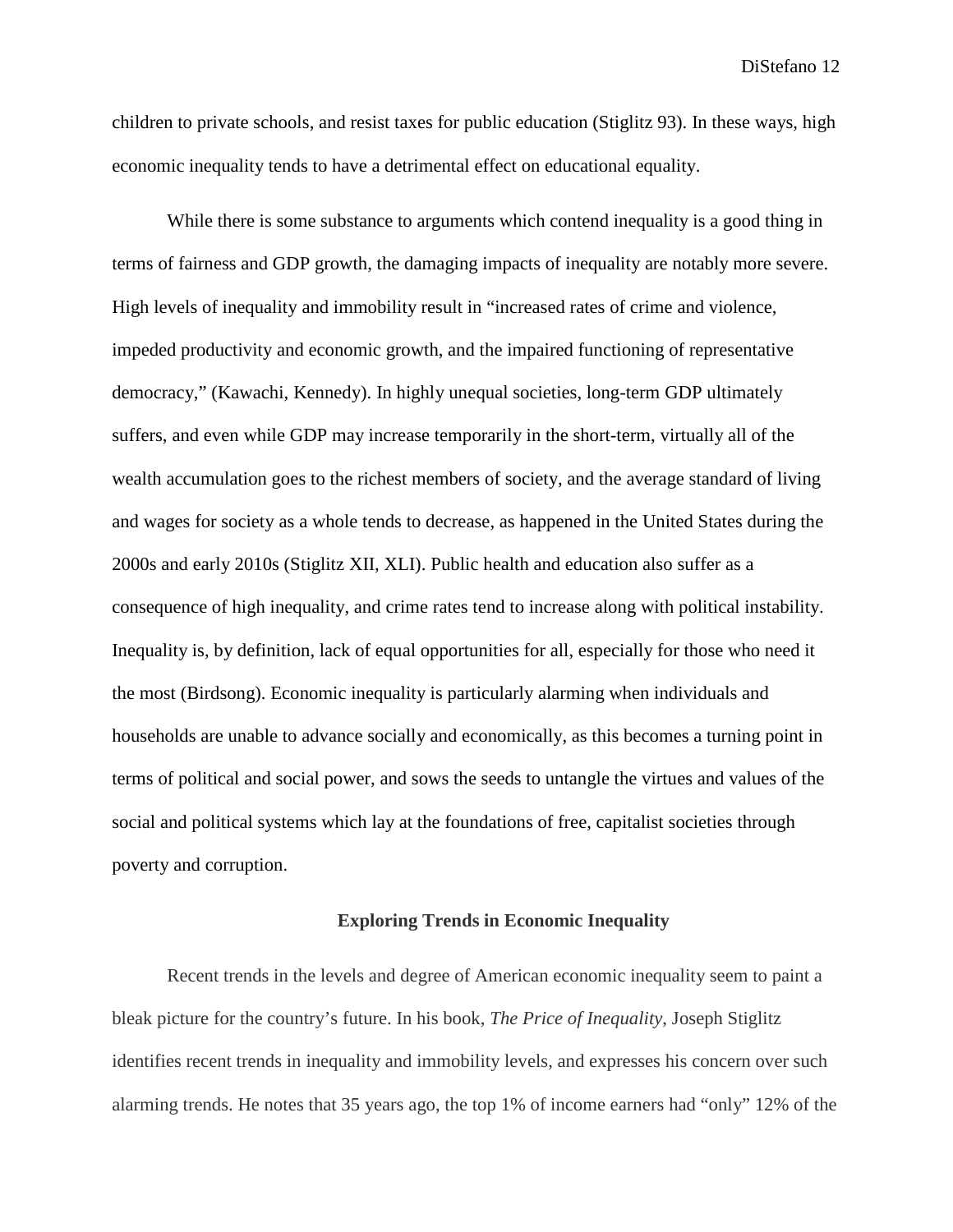national income, a figure which is rather alarming to economists such as Stiglitz in its own right (Stiglitz 5). However, he notes that the disparity has grown dramatically since then, as by 2007 on the eve of the recession, "the average after-tax income of the top 1 percent had reached \$1.3 million, but that of the bottom 20 percent amounted to only \$17,800," (Stiglitz 5). He goes on to declare that the top 0.1 percent of income earners receive in a day and a half what the bottom 90 percent accumulate in an entire year, and the top 20 percent of income earners earn after taxes more than what the bottom 80 percent get combined (Stiglitz 5). Furthermore, Stiglitz brings to light some of the significant tax cuts that the top wealthiest few percent of income earners have received over the past several years, all while the middle and poorer classes must pay a greater share of their income, dropping the savings rate to a record low of roughly zero among these classes (Stiglitz 89). Clearly, these findings bode ominously for the majority of Americans. **[talk more about pages 89-90, 117] [also look at the 3 website sources and include graph].**

But Stiglitz is not exaggerating when he speaks of the tremendous rise in economic inequality the United States and other nations have been facing. Such inequality has indeed been rising for years, since the mid 1970s, and has now reached levels unseen since 1928, as the country was teetering on the brink of the Great Depression. In 1928 the top 1% of families received 23.9% of all pretax income, while the bottom 90% received 50.7% (Desilver). After the Great Depression and World War II, the income distribution of the country was leveled out considerably, with the top 1% receiving 11.3% of income in 1944 and the bottom 90% receiving 67.5% of income (Desilver). These percentages remained more or less stable for the following few decades, until roughly around the mid to late 1970s (Desilver). Today, the top 1% take in around 23% of the nation's income while the bottom 90% receive roughly 49% of the income, the first time ever recorded where the bottom 90% of income earners receive fewer than 50% of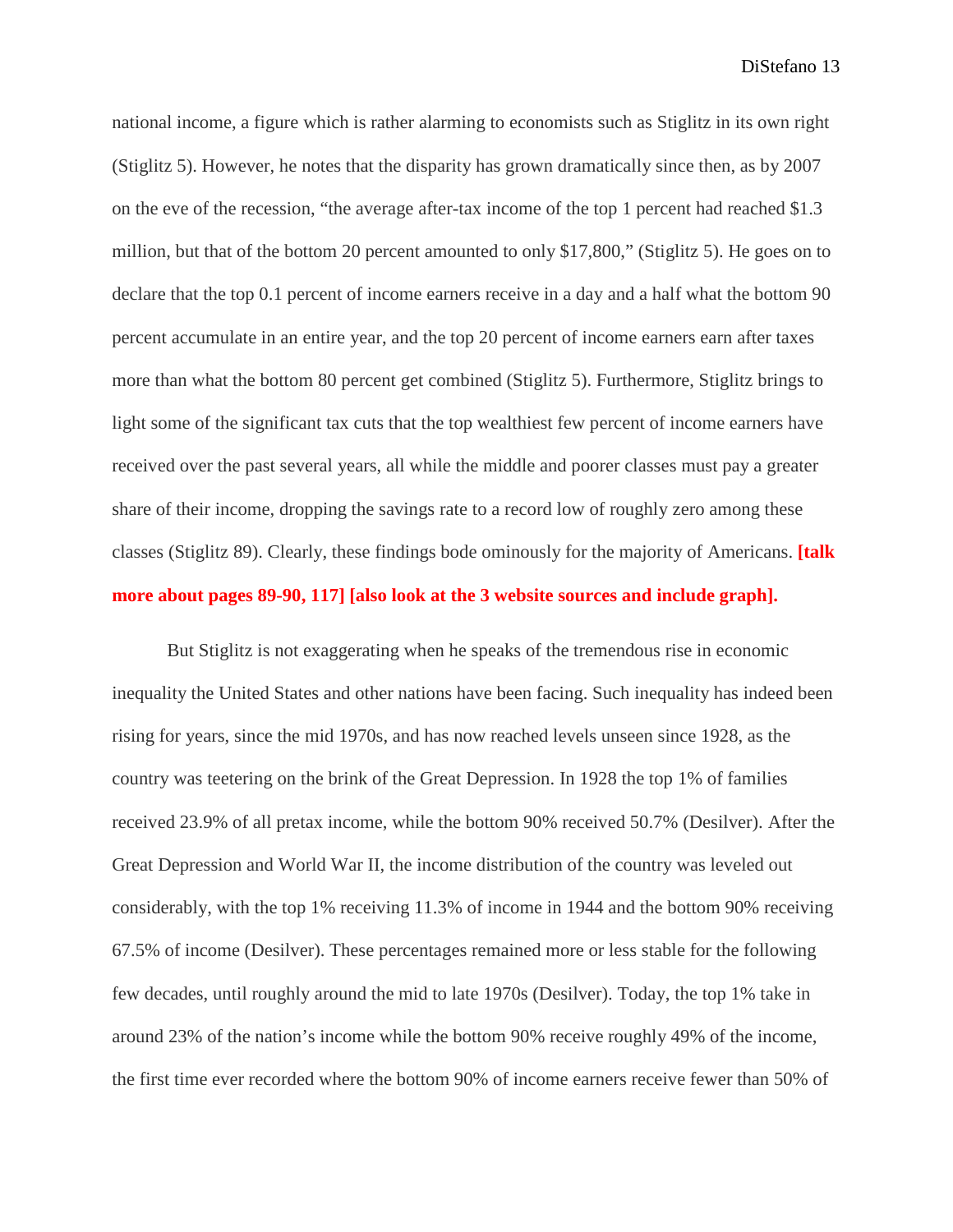

the national income (Desilver). The following graph tracks the percentage of the top 1% of

There is no denying the dramatic rise in economic inequality in American society since the 1970s. As the few at the top continue to receive an increasingly larger slice of the pie, a growing number of households on the bottom have seen their income and wealth stagnate in recent years. Indeed, for Americans in the bottom 50% of the income distribution, their incomes have not risen (when accounting for inflation) since the end of the 1970s, while the incomes of the top 10% of earners rose 121%, the incomes of the top 1% rose 205%, and the incomes of the top .001% increased by a staggering 636% during this same period (Pikkety). From 1980 to 2014, "none of the growth in per-adult national income went to the bottom 50 percent, while 32 percent went to the middle class (defined as adults between the median and the  $90<sup>th</sup>$  percentile),

income earners' income over the past century or so, up until 2013: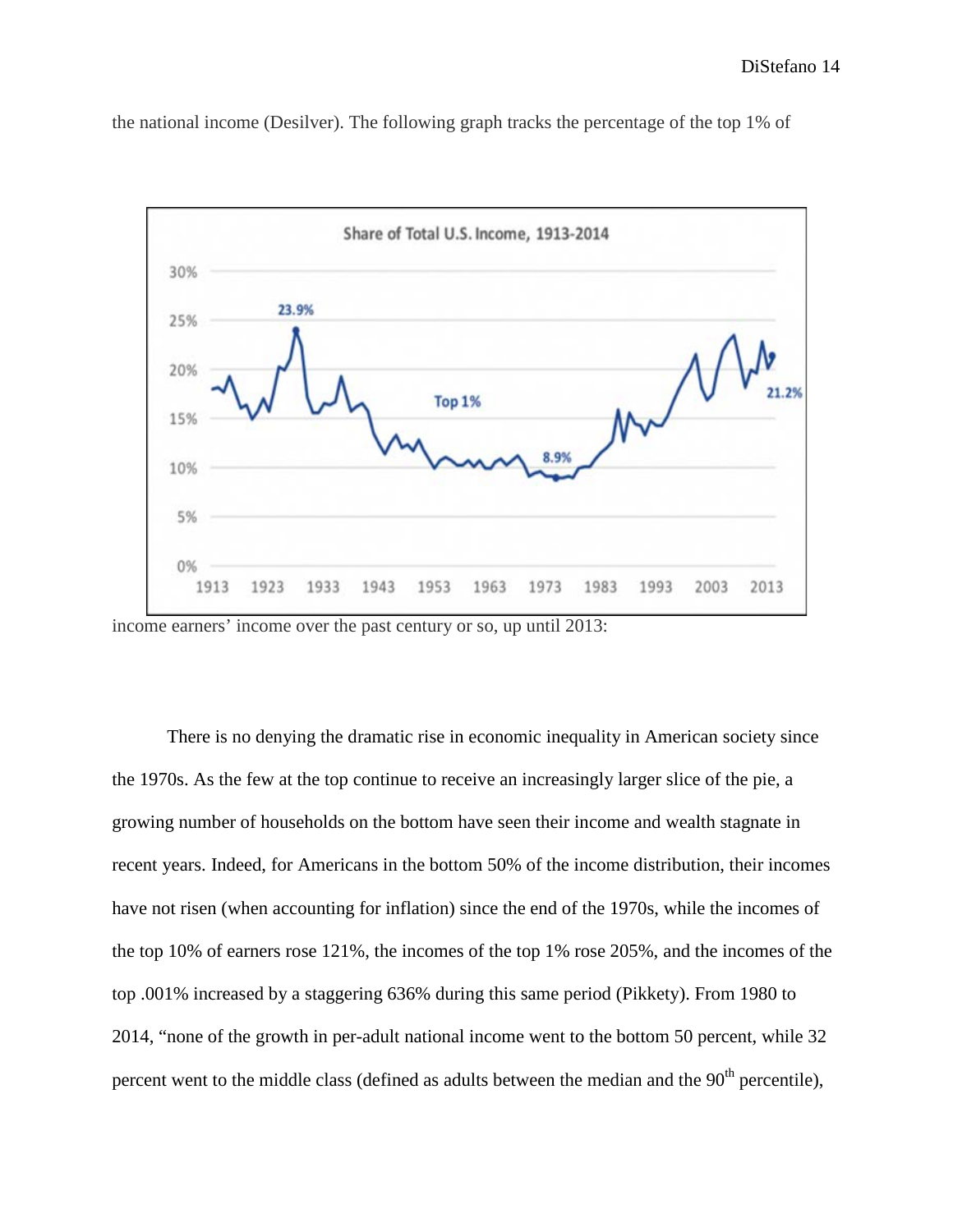68 percent to the top 10 percent, and 36 percent to the top 1 percent," (Pikkety). As a result of the stagnation of incomes for the bottom 50%, "the share of national income earned by the bottom 50 percent collapsed from 20 percent in 1980 to 12.5 percent in 2014. Over the same period, the share of incomes going to the top 1 percent surged from 10.7 percent in 1980 to 20.2 percent in 2014," so while half of American income earners lost their share of the national income, gains in the top few percentiles of income earners soared, representing a transfer of income and wealth from the majority of typical Americans to the top few members of American society (Pikkety). Clearly, these levels of inequality are indicative of an economy which is not performing for the majority of the citizens which power it. Unfortunately, issues of inequality along with other shifts and changes in the nature of the country's economy seem to suggest that the issue of inequality and immobility will only continue to worsen, endangering the overwhelming majority of the population's economic security and standards of living.

Specifically, the issue of automation and the advancement of technology are expected to exacerbate economic inequality and immobility. There is an increasingly legitimate concern that due to the rapid advancement of technology, automation, and artificial intelligence, virtually everyone across a wide array of industries will lose their jobs, which would drive incomes down for those who still maintain their jobs, while also potentially creating a "permanent underclass of unemployable people," (Checco). Ordinary, average workers in most industries are the most likely to lose their jobs to automation, while those with highly specialized skills or knowledge are likely to hold onto their jobs moving into the future (Checco). In a future with mass automation and intelligent technology, social order will be drastically affected and inequality will be severely amplified if no mitigative actions are taken.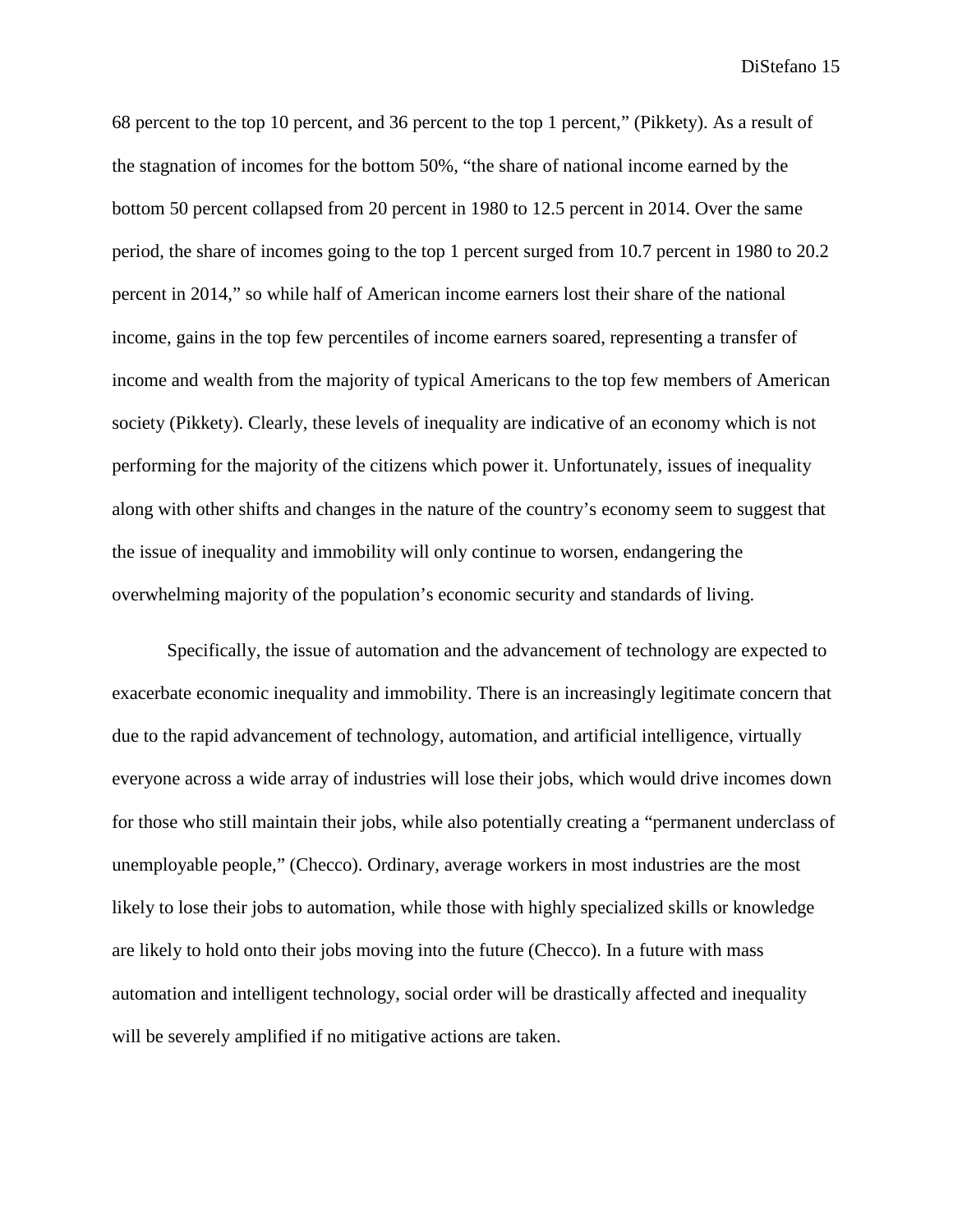The level of inequality in American society appears to be an active and growing threat to the nation's democratic values. According to French economist Thomas Piketty, inequality "threatens to destabilize democratic society itself and turn us all back into serfs," (McKay). Piketty's extensive study found that in 2013, the average CEO made 331 times as much as the average worker in the United States, with CEO pay averaging \$11.7 million and worker pay averaging \$35,239 (McKay). Piketty also found that the poorest 20% of Americans pay roughly 12% of their income in taxes, while the top 1% pay about half that (5.6%), indicating the very real political implications of such potent inequality (McKay). American democracy is undeniably becoming threatened, as Washington is increasingly protecting the interests of the wealthy elite at the expense of poorer Americans and the middle class. The level of inequality that exists in the United States creates economic immobility as well, as Piketty's study realizes that the economic atmosphere in the United States is favorable for the formation of oligarchies and inherited wealth forming the most powerful elite of society, a conclusion which many renown economists tend to indicate as valid, such as Paul Krugman (McKay). Further evidence of the formation of this democratically unhealthy political structure is highlighted by the results of a recent Princeton study, which found that "the opinions of the average American voter compared to interest groups and Americans at the 90th percentile of income and up had only a 'minuscule, near-zero, statistically non-significant impact' on policy outcomes," (McKay). Essentially, ordinary and poorer Americans have basically no say or influence on the political happenings and decisions in the country, while the voices and opinions of the very rich have stronger impacts on politicians and their decisions. American society, along with several other nations around the globe, are on a path of inequality which, if unchecked, could lead to potential social deterioration and massive societal upheaval and turmoil.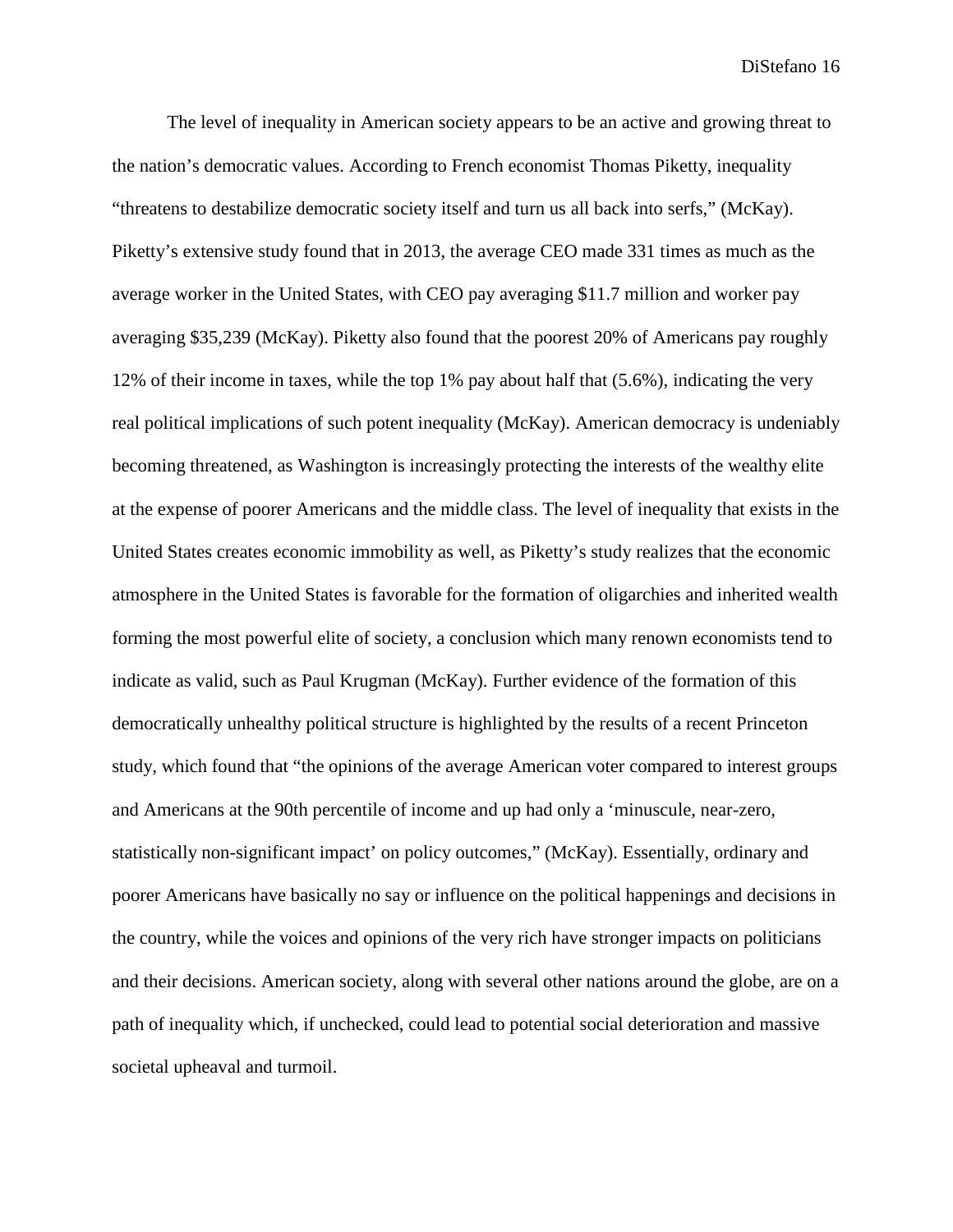#### **Historical Instances of High Inequality and Its Implications**

Historically, high levels of economic inequality and immobility have been times when democracy has been weak and corruption and social distress have run high, or which have proceeded periods of economic turmoil and hardship. Looking back through the last century, economic inequality peaked in 1928 before the Great Depression and in 2007 immediately prior to the Great Recession and financial crisis, according to the findings of professors and researchers Emmanuel Saez and Thomas Piketty (Barsocchini). Economist Paul Krugman theorizes that this connection occurs because the working class needs to borrow large amounts of money since more money generated by the economy goes to the very rich rather than to the middle and lower classes (Barsocchini). Furthermore, the top wealthy members of society spend, causing the next wealthiest households to spend, and so on and so on, which is unsustainable in an economy where the incomes and wealth of the rich are growing significantly faster than everyone else's (Barsocchini). Another theory hypothesized by former United States Secretary of Labor, Robert Reich, is that as the wealthy accumulate more money, they want to invest more. A great deal of this money is poured into speculative investments which leads to the creation of huge bubbles which eventually burst (Barsocchini). Another connection between inequality and economic crashes occurs when enough wealth becomes concentrated into a few hands, the wealthiest elite of society are able to buy off or lobby politicians, repeal regulations, and influence regulators to be more lenient on certain transactions and acts by banks and financial institutions, which may end up undermining the financial system and the economy as a whole (Barsocchini). The wealthy can also invest in the creation of think tanks and endowments of economics professors, as well as in the appointment of government positions which will profess their ideologies and continue to push the idea that" the economy is stable and ok" even when it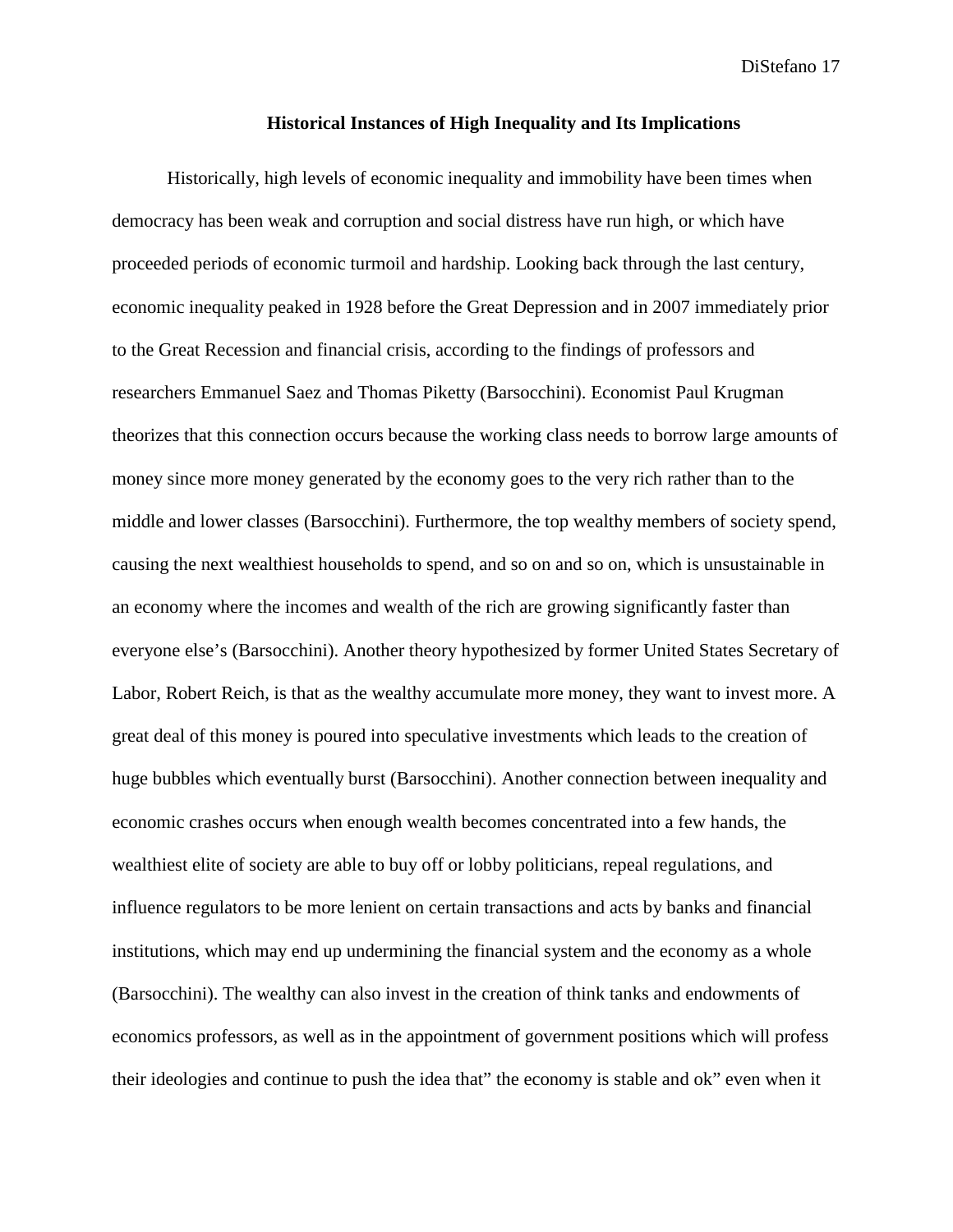may not be completely sound due to deregulation or other actions mentioned above (Barsocchini). In addition to all these abilities of the wealthy, they may also be more successful in lobbying to politicians and regulators to skew the tax code and other laws that may help them grow even wealthier, fulfilling the "vicious cycle" of inequality leading to further inequality in the absence of any direct policy changes or action to counteract this phenomenon. An economy based on consumption needs consumers, and when too much wealth is concentrated at the top, the majority of the population needs to take on debt to sustain their lifestyles. If they don't have the money to spend and consume, demand for many basic products and goods falls, apart from yachts and products the very wealthy buy, making it difficult to sustain a healthy and growing economy. This is not to say that inequality directly causes economic crashes, though there is certainly enough evidence indicating a positive correlation between inequality and crashes.

Looking at historical instances of high inequality around the globe, there is an abundance of evidence which suggests that times when economic inequality and immobility are high correlate with an overall less prosperous and successful society. Today, the Unites States can arguably be labeled a plutocracy, an economy which is powered and driven through the extremely wealthy, similar to the following historical examples. In plutocracies, which are fairly rare, with only a very few instances of plutocratic societies occurring every century, the wealthy come to dominate and corrupt the political process, and drive not only the economy, but the policy of a given society (Sommerville). An excellent example of a past plutocracy is  $17<sup>th</sup>$ century Spain. During this time, Spanish society was extremely inegalitarian, as the nobility were not only far wealthier than the ordinary Spaniard, but also had special legal privileges, such as being exempt from many taxes (Sommerville). Of course, this type of special treatment and tax exemption only further increased inequality and produced a huge burden for the average member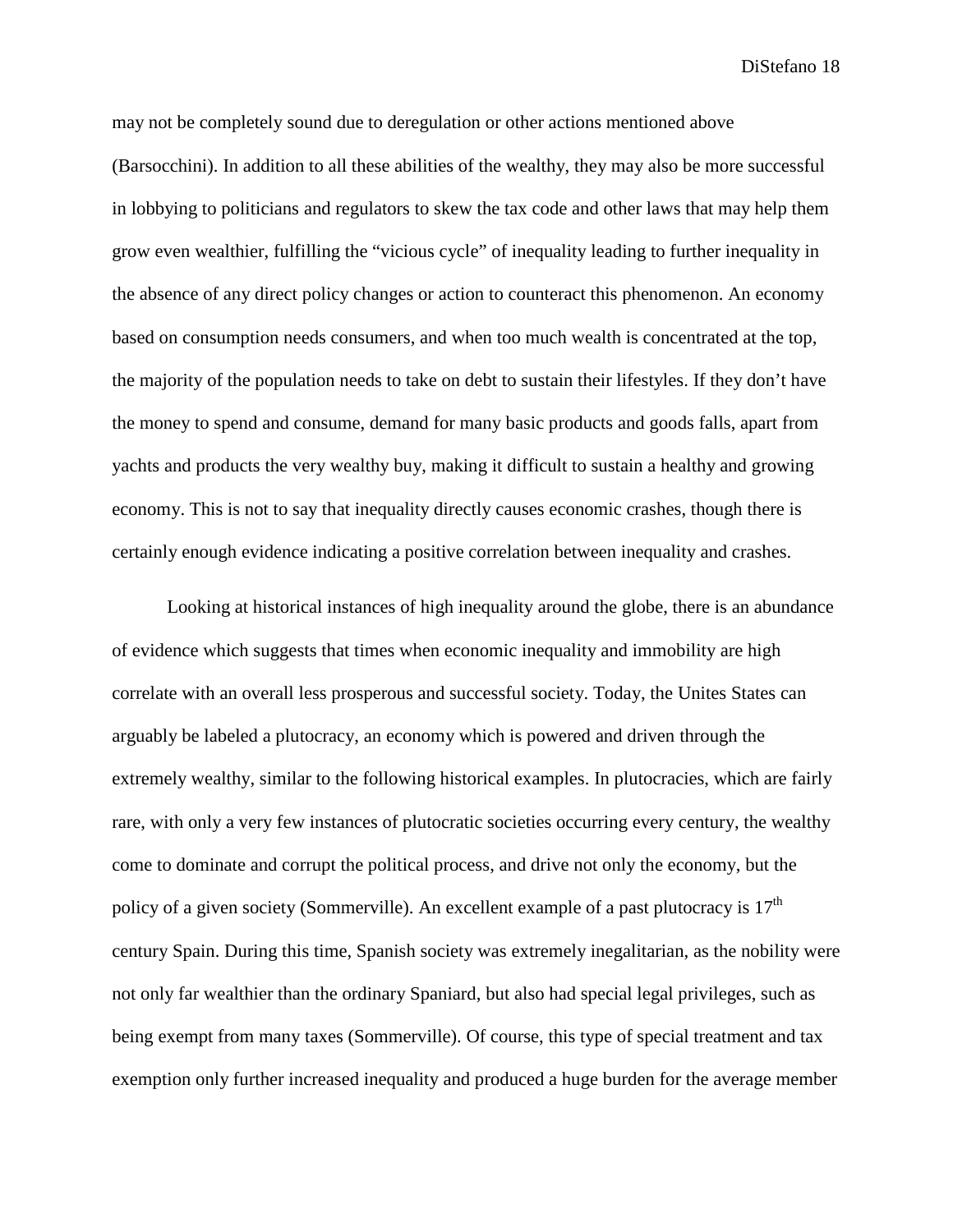of Spanish society, ultimately producing a great deal of stress and a burden on Spanish society as a whole. The majority of society was taxed highly, in the midst of a slowing economy, keeping the population struggling financially, while the rich were subject to no taxes or virtually any financial restraints, allowing them to further build their wealth. The  $17<sup>th</sup>$  century was a time of decline in the Spanish empire, and although soaring levels of economic inequality and immobility were not the sole contributors to this decline, they played a large role in undermining the Spanish social and political fabric, and contributed to the destabilization of the Spanish economy.

Han China is another blatant example of inequality and immobility reaching levels of plutonomy, ultimately playing a role in the corruption and demise of the empire. In the Han empire, "resource concentration at the top of society was greatly amplified by rent-seeking and predatory behavior that was commonly linked to privileged access to governmental functions and institutions, [and the] exercise of or proximity to political power were crucial means of elite enrichment," (Scheidel 1). The wealthy, over time, and through increasingly accumulating more and more assets, came to essentially dominate the government of the Han, and enacted policies which only further strengthened their political influence over the rest of society. In fact, the wealth and power of the elite continued to grow as the Han dynasty progressed, all at the expense of the general population, as the early attempts of redistribution of land and policies which favored growth of the middle class by placing some land and asset restrictions on the rich were met with "resistance among the powerful [which] had become too strong to overcome," (Scheidel 3). Consequentially and progressively, "it became easier for the rich and wellpositioned to accumulate assets by purchasing or occupying land and by dominating the poor," through slavery or economic dependence of the wealthy (Scheidel 3). Occupying high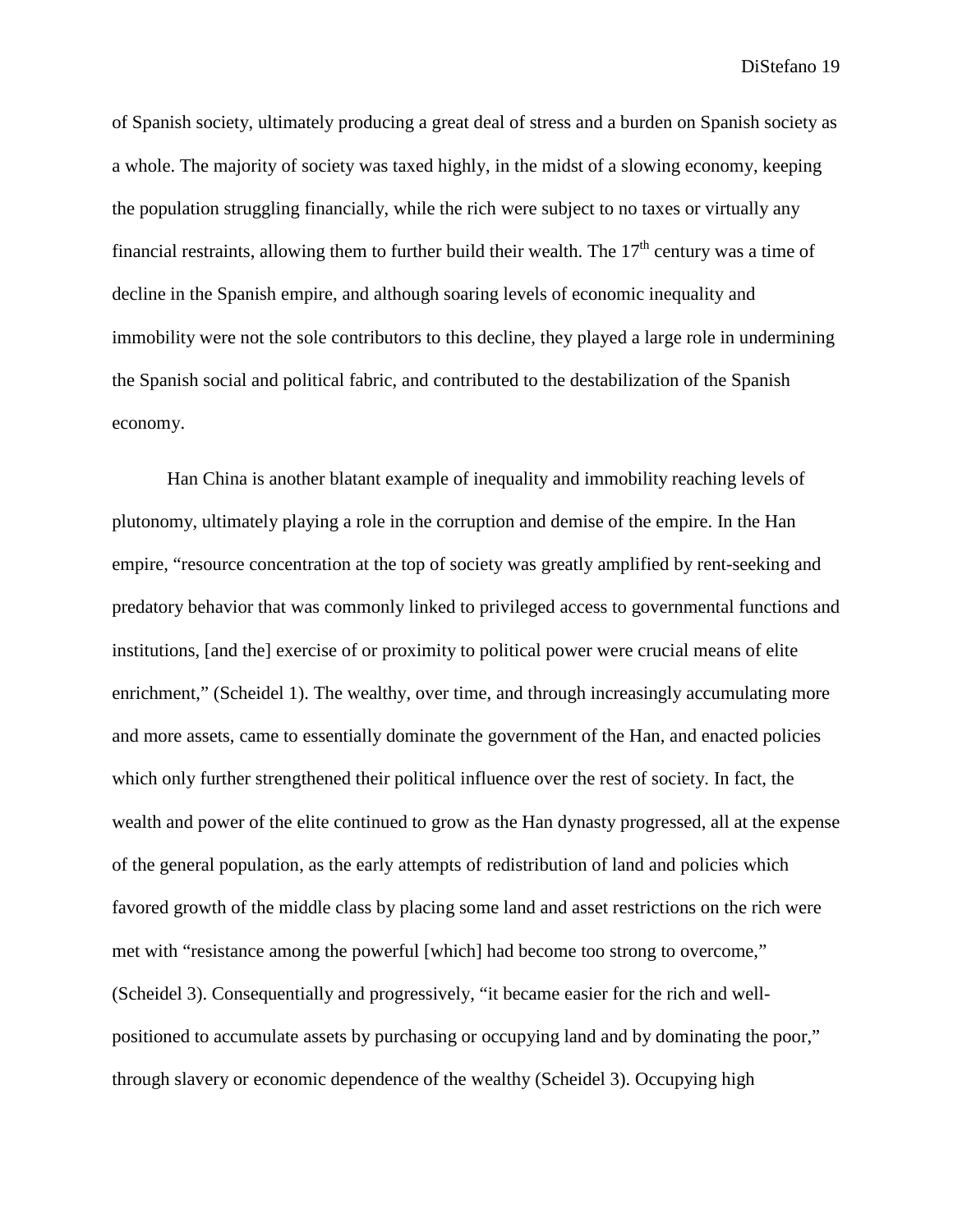government offices was a means of securing huge amounts of wealth and power, especially in the Eastern Han dynasty, as high-ranking officials and governors enjoyed millions of dollars worth of cash on an annual basis and special legal protections such as not being allowed to be arrested without approval of the emperor (Scheidel 5). As the wealthy class merged with the wealthy governing members of society, further corruption and inequality exploded. Wealth concentration became astonishingly concentrated in the very top of society, clustering around the ruling lineage (Scheidel 7). The strong connection between wealth and power is clear in Han China, and its effects resulted in a huge poor population with an exclusive and powerful elite.

The increased power and wealth of prominent figures and families quickly accelerated during Han times, while the majority of society remained stagnant in socio-economic terms, and were oppressed by the wealthy leaders for the duration of the Han dynasty. The relatively small elite of the Han consisted of government officials, large landlords, and commercial investors, with many of the members of this class experiencing considerable overlap among these titles (Scheidel 8). The restoration and progression of the Han dynasty shifted the balance of power in favor of the wealthy elite, as rulers and elites sought to accommodate each other and "strove to obtain and privatize income by both legal and illicit means," (Scheidel 8). Hereditary privilege in state access helped to reinforce this process, which contributed to the more or less permanent possession of great assets in the hands of relatively few lineages at the top of the government and economic structures (Scheidel 8). A major factor which lead to the evolution of inequality as the Han period progressed was "an extended period of peace that allowed the concentration of wealth at the expense of smallholders," (Scheidel 8). As the Han period progressed, the principle that political power served as an important source of elite income and wealth and a key determinant of its distribution within the top tier of society only became reinforced (Scheidel 8).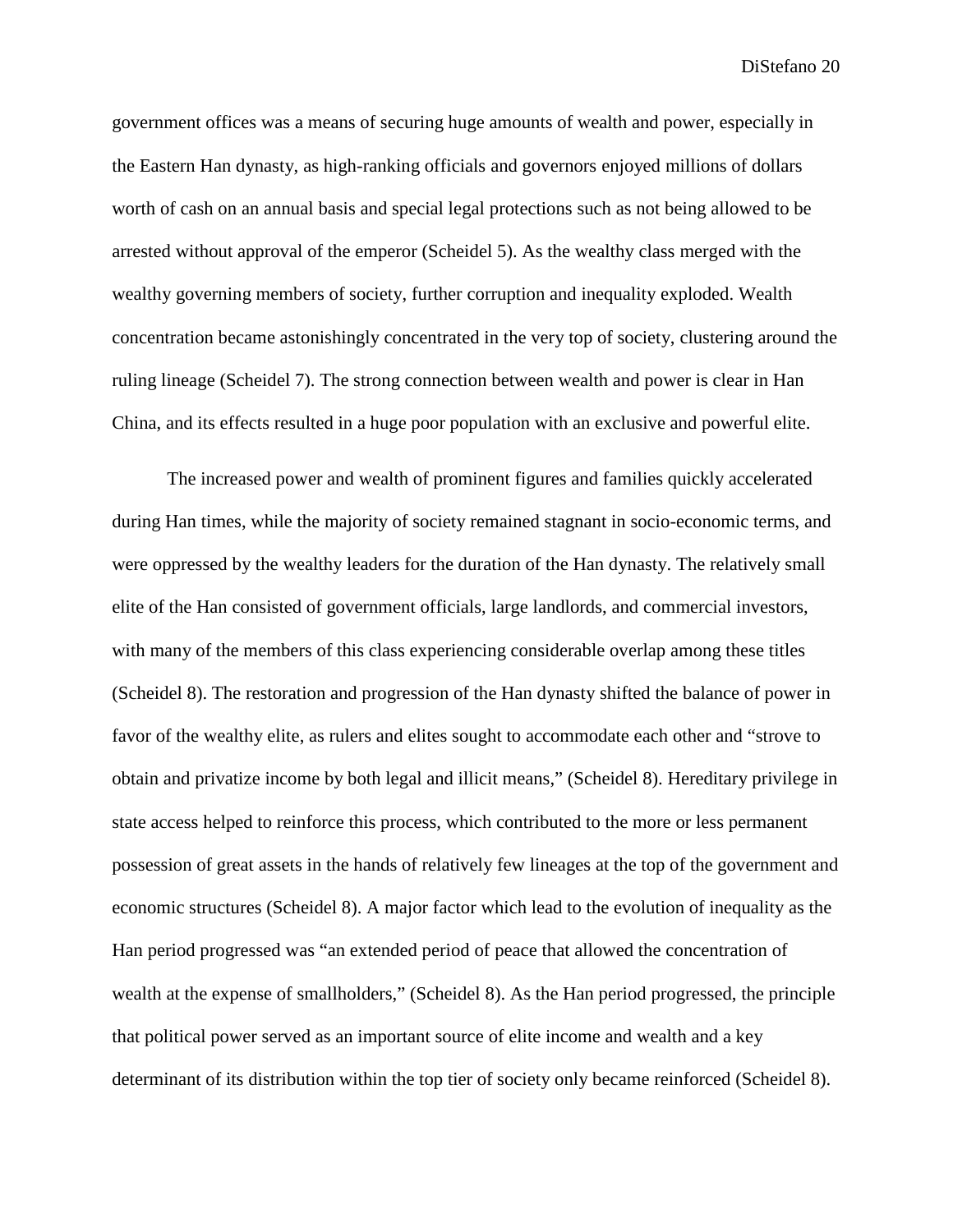Ultimately, in addition to external threats, the Han Empire collapsed as the top tier of the ruling elite competed for power and extravagance, coupled with a chronic shortage of tax revenue from an increasingly poor and relatively landless populous.

This culture of inequality and the overlap between government and the wealthy elite has pervaded and survived well beyond the Han dynasty, and to some degree, has survived to modern times. Each successive dynasty, Scheidel writes, continued to fail at solving or truly suppressing this plutonomy-like system, as in each ruling government, "new elites of supporters were put in place that combined political influence and personal wealth," (9). In recent years, there is evidence of a remarkable resilience of such practices. Zhou Yongkang, a former member of the Standing Committee of the Politburo, the highest decision-making body of the Chinese government, had acquired 326 properties spanning across the country that were worth \$1.76 billion in addition to \$6 billion deposited in hundreds of bank accounts belonging to him and family members, plus an additional \$8.24 billion in securities (Scheidel 10). Upon his arrest in 2014 for a series of corruption charges, banknotes worth a further \$300 million and stashes of gold were found in his various residences (Scheidel 10). Among the arrests, an entire ton of cash was found inside a general's mansion, and even a mid-level water-supply official in a resort town "popular with party leaders managed to accumulate real estate and cash worth over 180 million dollars," (Scheidel 10). These arrests and discoveries reveal that even today, inequality and the cozy relationship between the richest members of society and state officials and policy-makers in China is still alive.

In the end, imperial income inequality and wealth polarization were never directly and successfully addressed nor resolved in Han China,  $17<sup>th</sup>$  century Spain, or in a myriad of other historical examples of such pervasive inequality and immobility. These societal ailments were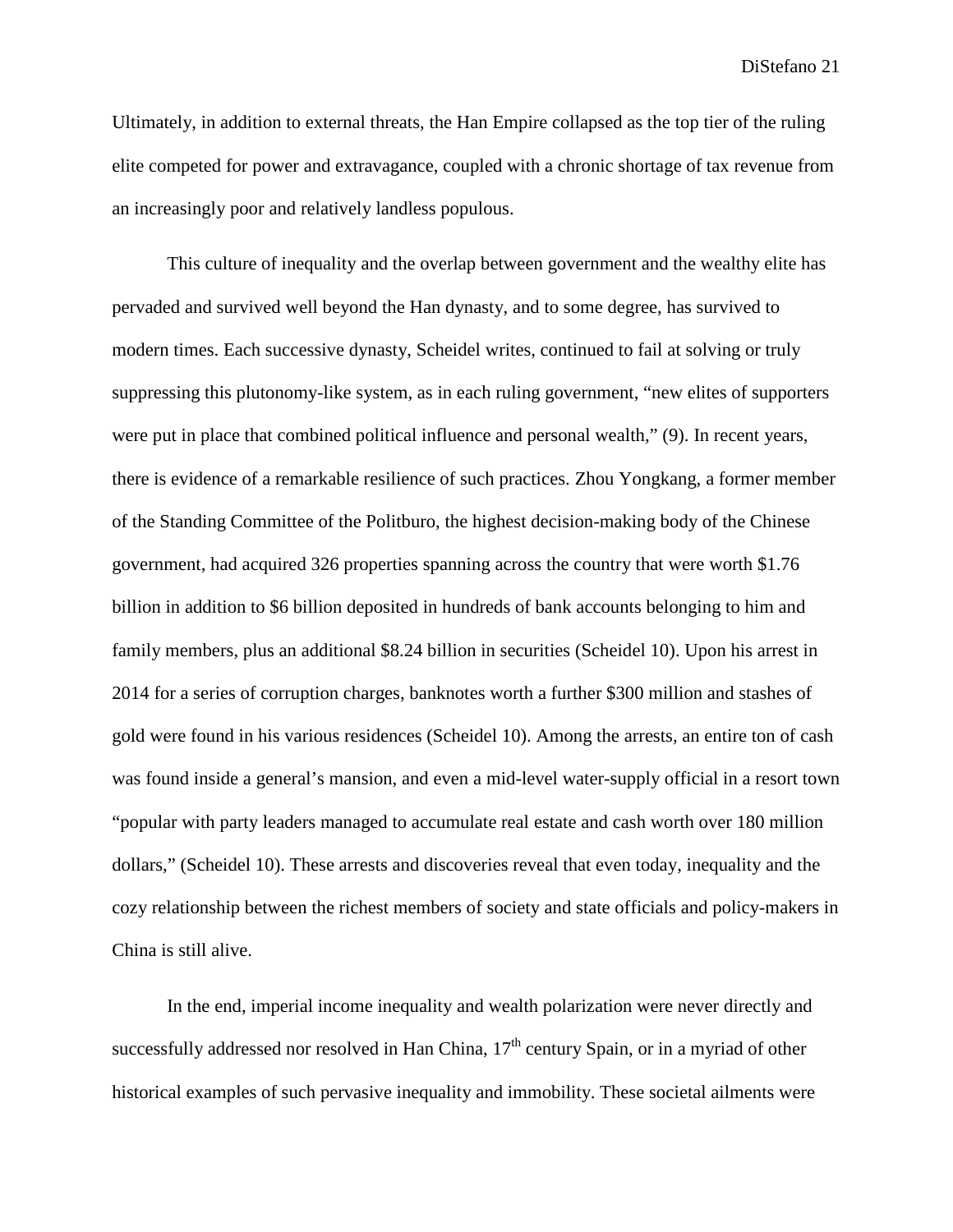only truly terminated or diminished by the dismemberment of the state through conquest, state failure, or wholesale systems collapse, all of which are ugly and often violent processes (Scheidel 19). These instances in the premodern world offer virtually no peaceful and effective ways of combating such entrenched inequalities and disparities in upper society and government (Scheidel 19). Even when these empires collapsed, such inequalities tended to merely be reset, quickly building their ways back into societies and intertwining the government and political processes that developed in their wake (Scheidel 19). In these examples, inequality and immobility, and the effects they have in the political and governing systems of different civilizations, appear to be overbearingly negative and inefficient for the operation of a "clean" state which builds a society with wide-spread success for most of its members. Moving forward, social, political, and economic consequences born of high inequality and immobility are examined, with the recent financial crisis serving as an important context for this evaluation.

### **Social and Political Issues Which Arise From Inequality and Immobility**

One of the major concerns of inequality is that it creates an economy, and thus society, that is dysfunctional by failing to reward those being productive and powering it. Instead, such an economic system only rewards a select few at the top of the socio-economic spectrum. Rising economic inequality, upon study, was a major driver of the financial crisis, with clear "links between inequality, the growth in scale and influence of the financial sector, and the dangers for financial stability," (Martin). In the years leading up to the 2008 crisis, and again today, earnings for the top 10% increased by around 4%, with earnings for the bottom 90% falling -2.4% (Martin). To maintain their standard of living, households in the United Kingdom are accumulating debt at a rate of 1 billion GBP per year, patterning behaviors of their American consumer counterparts (Martin). While globally wealth has been growing year after year,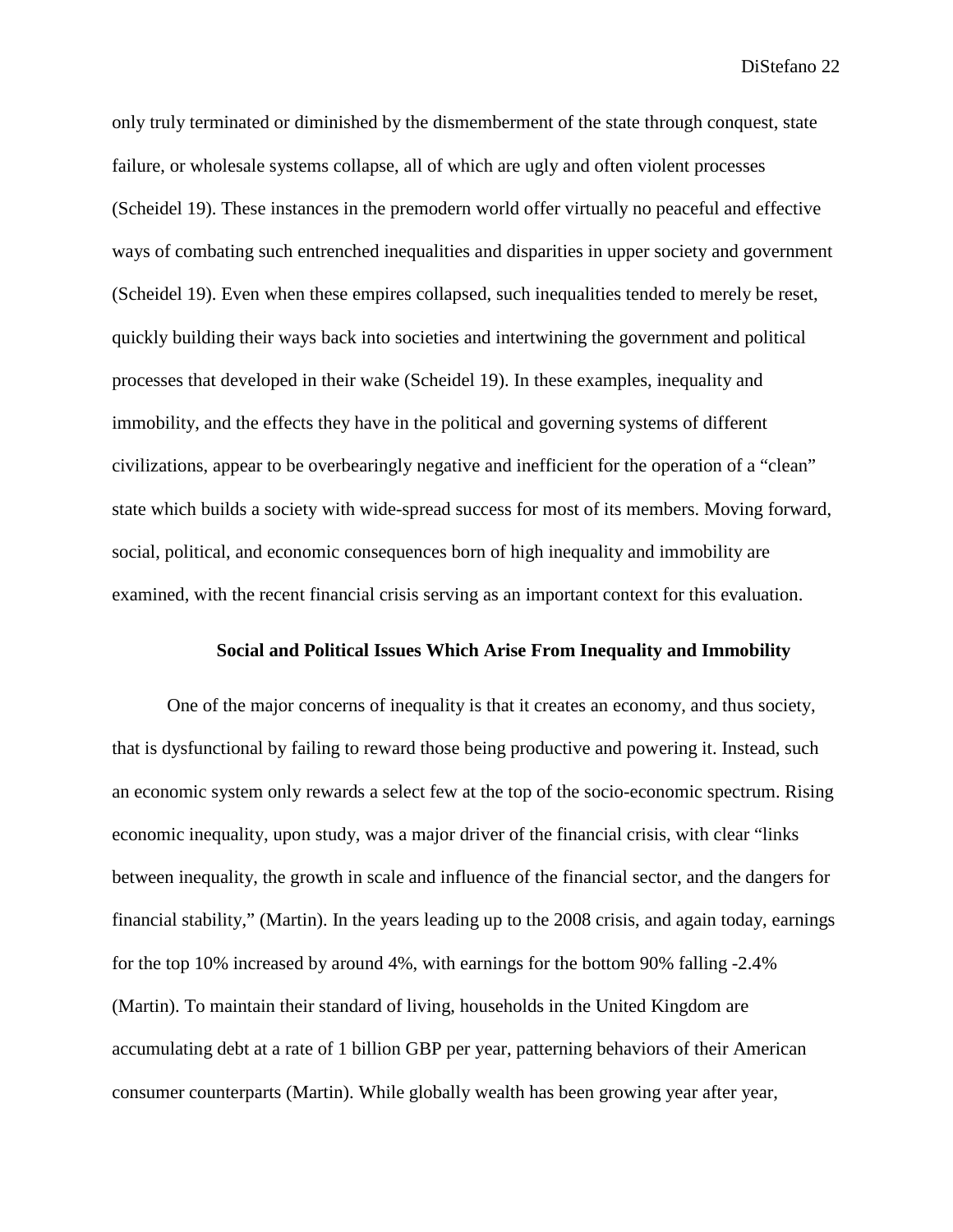standards of living for the vast majority have stagnated completely (Martin). In the United States, the amount of wealth accumulated by the top has been particularly astounding, with "the top 1% of earners [reaping] 95% of the USA's economic gains since the [2008] crash," (Martin). Leading up to the 2008 financial crisis, the polarization of wealth and incomes fed asset bubbles and necessitated vast levels of household debt and risky financial activity in the wake of immense deregulation of the financial sector, which ultimately culminated in the crisis (Martin). The following diagram details several indicators of economic instability, each of which are



**Austerity** 

financialization of the economy (Martin):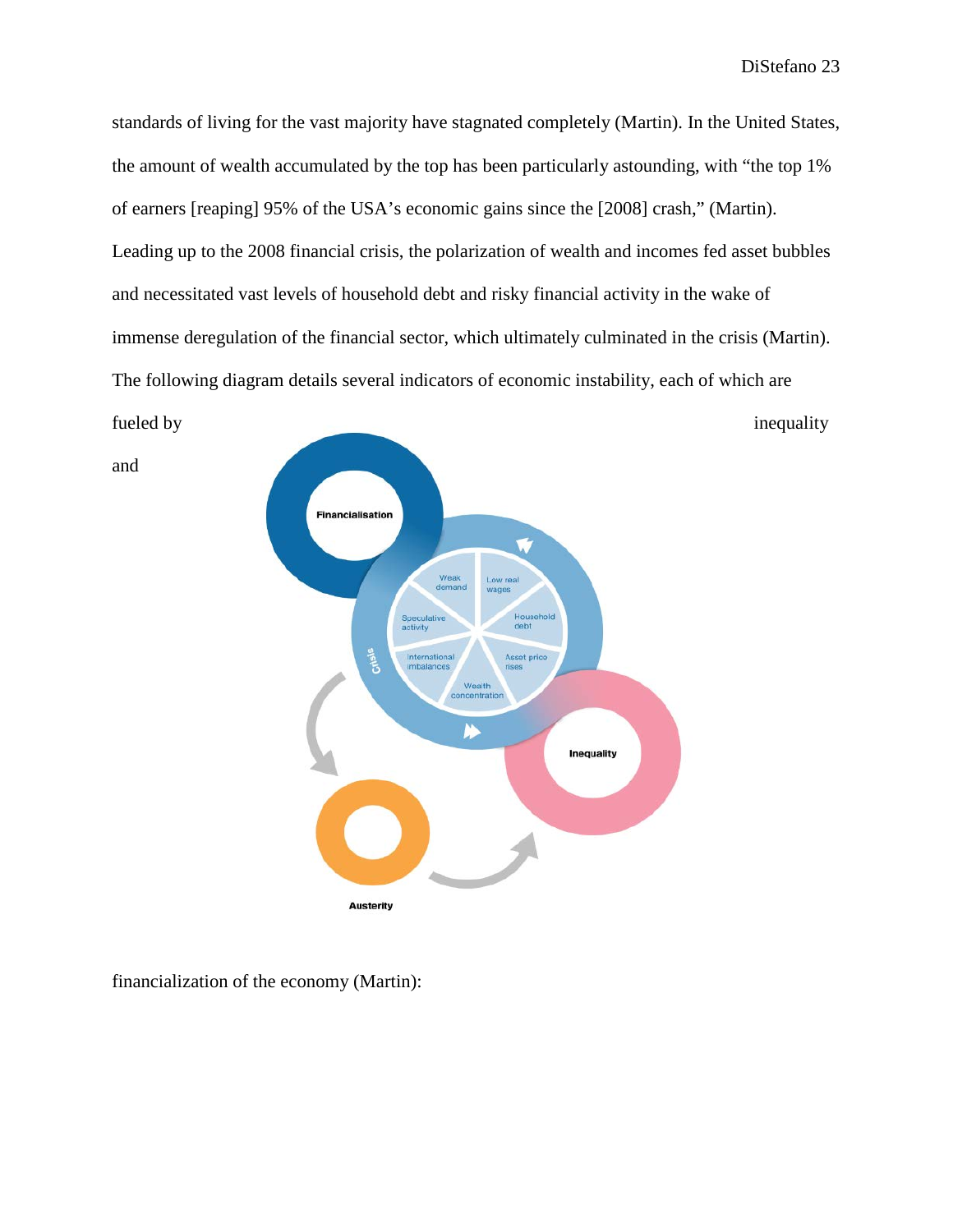There are several important takeaways associated with this model. Firstly, inequality depresses demand, as consumption depends more on the wages of the middle and lower classes than the profits and wealth of the rich (Martin). As mentioned previously, without a healthy middle class and fewer lower-income households, demand for basic consumer goods and consumer spending as a whole decreases significantly, and naturally a larger amount of poorer citizens means more dependence on government support and a wide array of social problems outlined in the introduction section of this paper, leading to increased stress on a society. Furthermore, in the face of stagnating wages, households depend increasingly on debt and rising asset prices, notably housing, which only agitates this situation (Martin). In addition, with financial liberalization, money can pour into countries with trade deficits, like the United States and the United Kingdom, which provides the funds for debt-led consumption (Martin). Finally, snowballing wealth at the top, leads to an increase in risky financial speculation (Martin). Clearly, inequality doesn't promote growth, but instead leads to economic, and by extension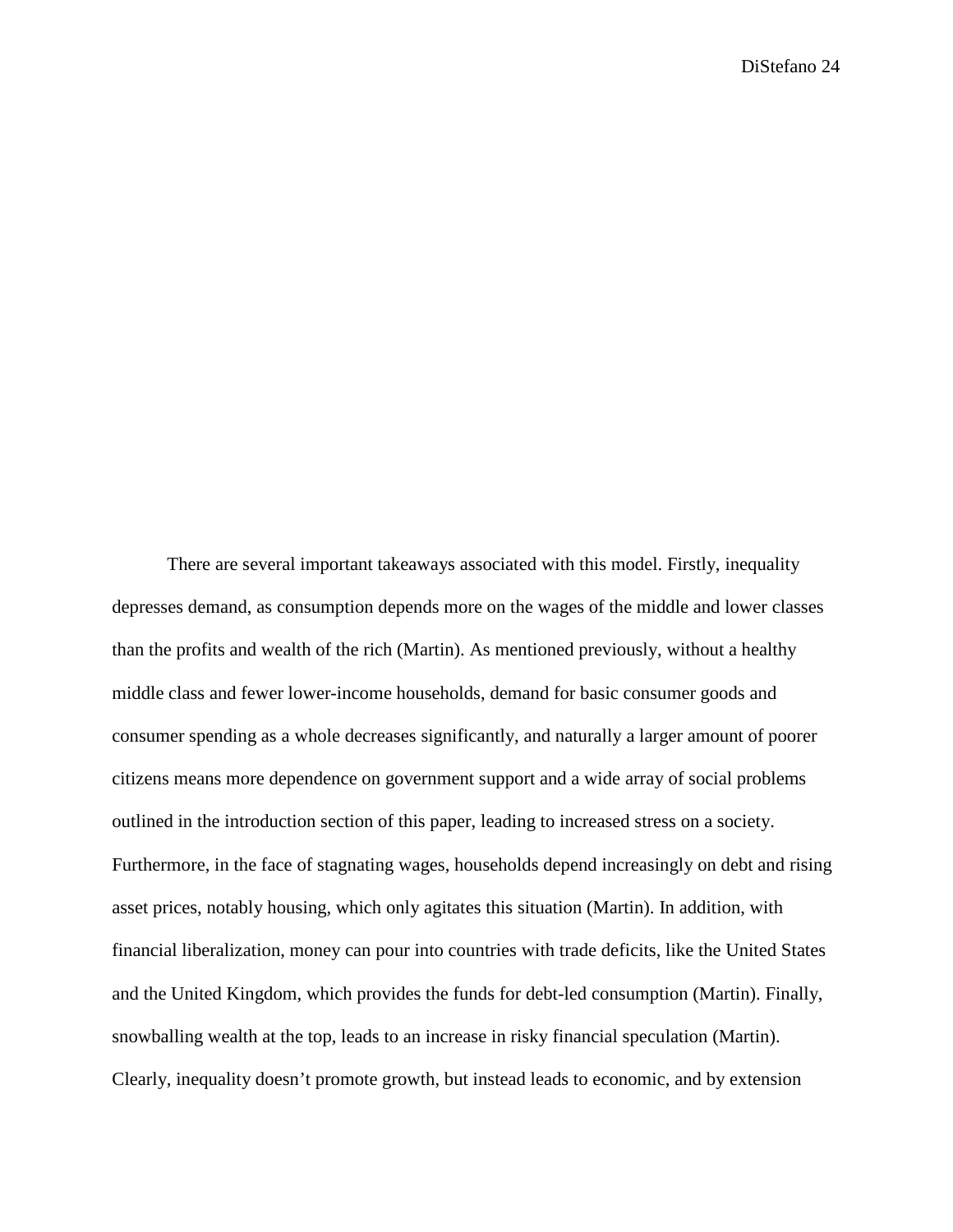social, instability. When policies and systems that promote inequality are exercised and instated, and when wealth fails to trickle down as much economic data indicate it does, large amounts of debt is used as a way to make up for the gap between earnings and wages for most of society and their consumption and living standards, which is ultimately ineffective and unsustainable.

High levels of economic inequality and immobility also contribute to a great deal of social and political distress and conflicts, as alluded to above. Within any given society, those with higher incomes and wealth do better in a wide range of outcomes, from health to education. There is indeed a notable correlation between inequality and health and social problems according to the evidence from a range of studies (Rowlingson 5). Some evidence even suggests that inequality actually causes health and social problems independent of other factors, though more studies are necessary before reaching this conclusion (Rowlingson 5). A recent major study, the Marmot Review, found that people living in England's poorest neighborhoods "die seven years earlier than people living in the richest neighborhoods," and these inequalities go beyond life expectancy, but extend also to infant mortality, mental health, physical health, etc. (Rowlingson 8). Not only are there strong links between economic inequality and life expectancy among other health issues, but there is also a correlation between inequality and homicide and violent crime (Rowlingson 10). Social mobility has also been established as positively correlated with economic inequality, making the issue of inequality all the more concerning, as the more unequal a society, the harder it is to move up the socio-economic ladder. (Rowlingson 10). These findings demonstrate the seriousness of the implications of economic inequality.

The correlation between health and social problems and inequality is rather indisputable. The following graph tracks this correlation, measuring the incidences of life expectancy, math and literacy skills, infant mortality, homicides, imprisonment, teenage births, trust, obesity,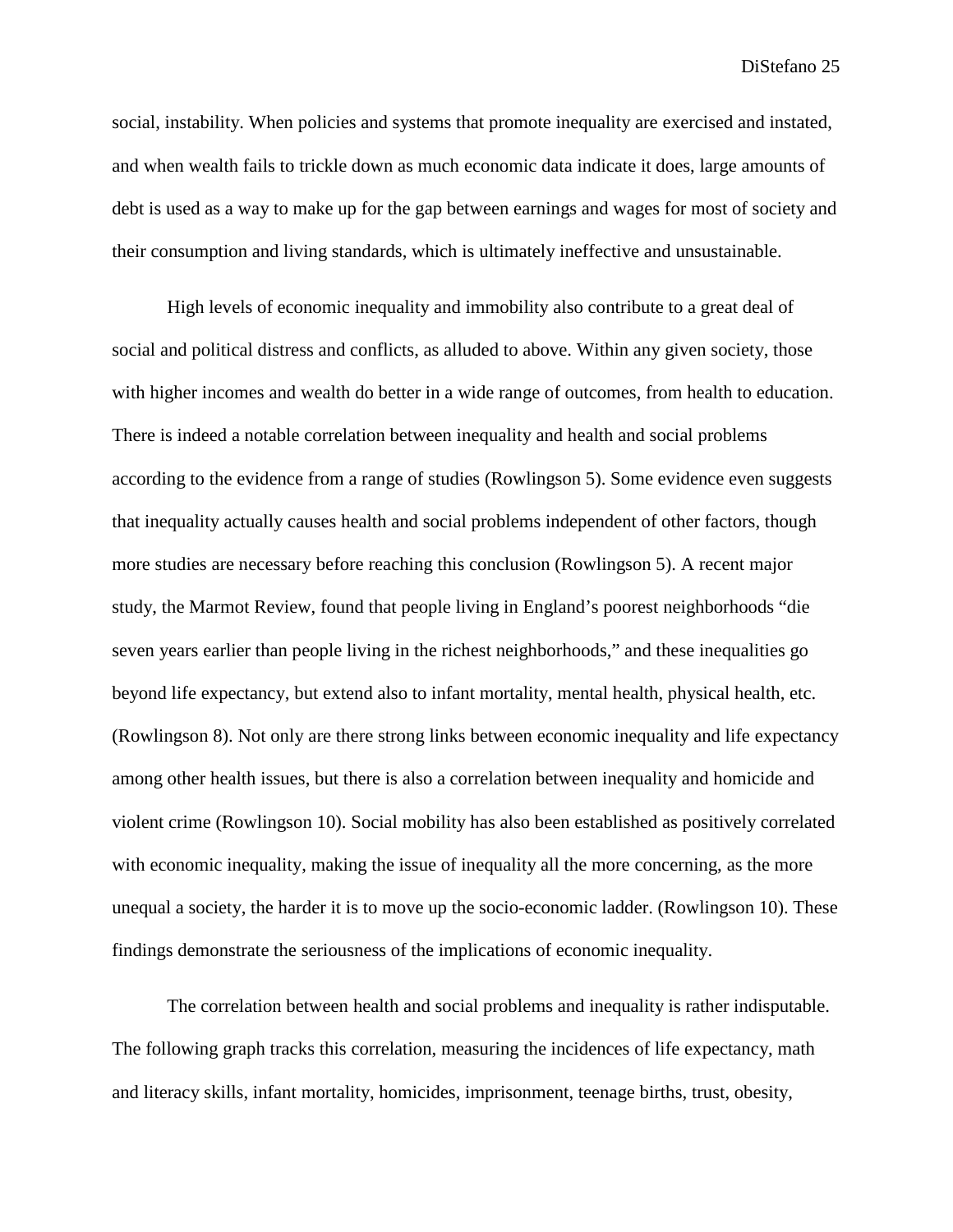mental illness and addiction, and social mobility across developed countries. Countries with the lowest levels of inequality fare the best in all these categories, with the most unequal countries exhibiting much higher rates in each of these categories. The United States ranks highest in inequality among countries of the developed world, and also much higher on the index of health and social problems, resulting in a less safe and productive society and a weakened state of democracy.



Source: Wilkinson and Pickett, 2009a

Apart from showing a correlation between several social and health problems and unequal societies, studies and data also tell a more in-depth story as well. The lower down an individual or household stands on the social and economic hierarchy, the less likely it is they will have control over their lives and opportunities for full social and political participation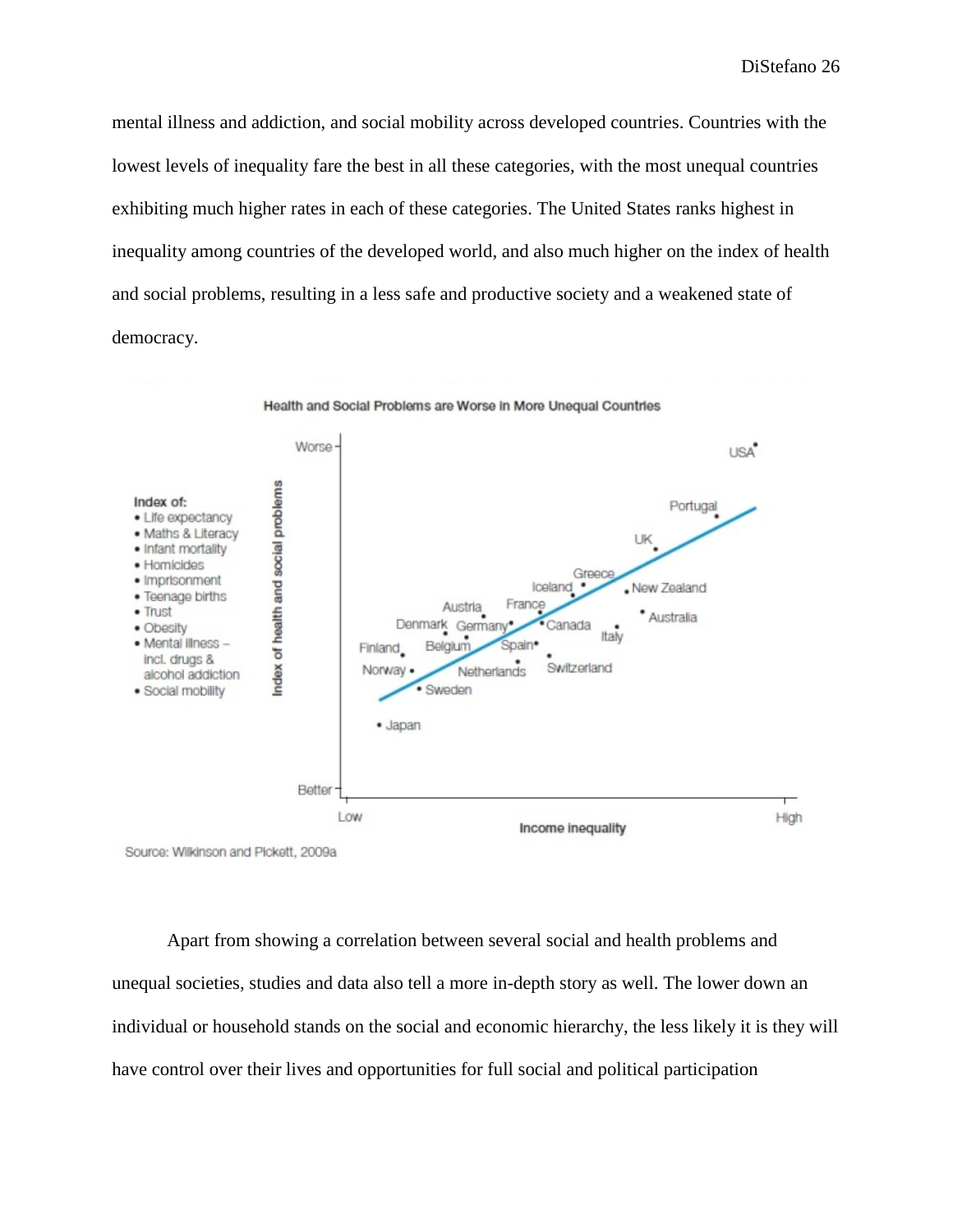(Rowlingson 13). Further studies indicate that autonomy and a lack of social participation contribute to a decline in overall health (Rowlingson 13). When comparing life expectancies, one measure of the health and prosperity of a society, the average American lives 4.5 years shorter than the average Japanese (Japan is a significantly more economically equal country than the United States) (Rowlingson 33). Furthermore, the poorest 10% of Americans have a life expectancy 45 years shorter than the poorest 10% of Japanese (Rowlingson 33). Even among the rich, however, the Japanese tend to live longer than their American counterparts, suggesting inequality negatively affects all members of society, including the rich, in addition to the society as a whole (Rowlingson 33). Additionally, in comparing Sweden (a very economically equal country) to the United Kingdom (a less economically equal country, though more equal than the United States), a study found that men in low-skill occupations in Sweden had lower mortality rates than those in professional classes in England and Wales, and "that infant mortality in Sweden was lower among 'lower-class' parents than it was among higher-class parents in the UK," (Rowlingson 33). These findings clearly illustrate the hazards of inequality that are felt even among the ranks of the wealthiest members of unequal countries.

A final example of the negative health consequences of inequality on all members of society is demonstrated in the following chart. This chart compares the United States and England, the United States being notably more unequal than England.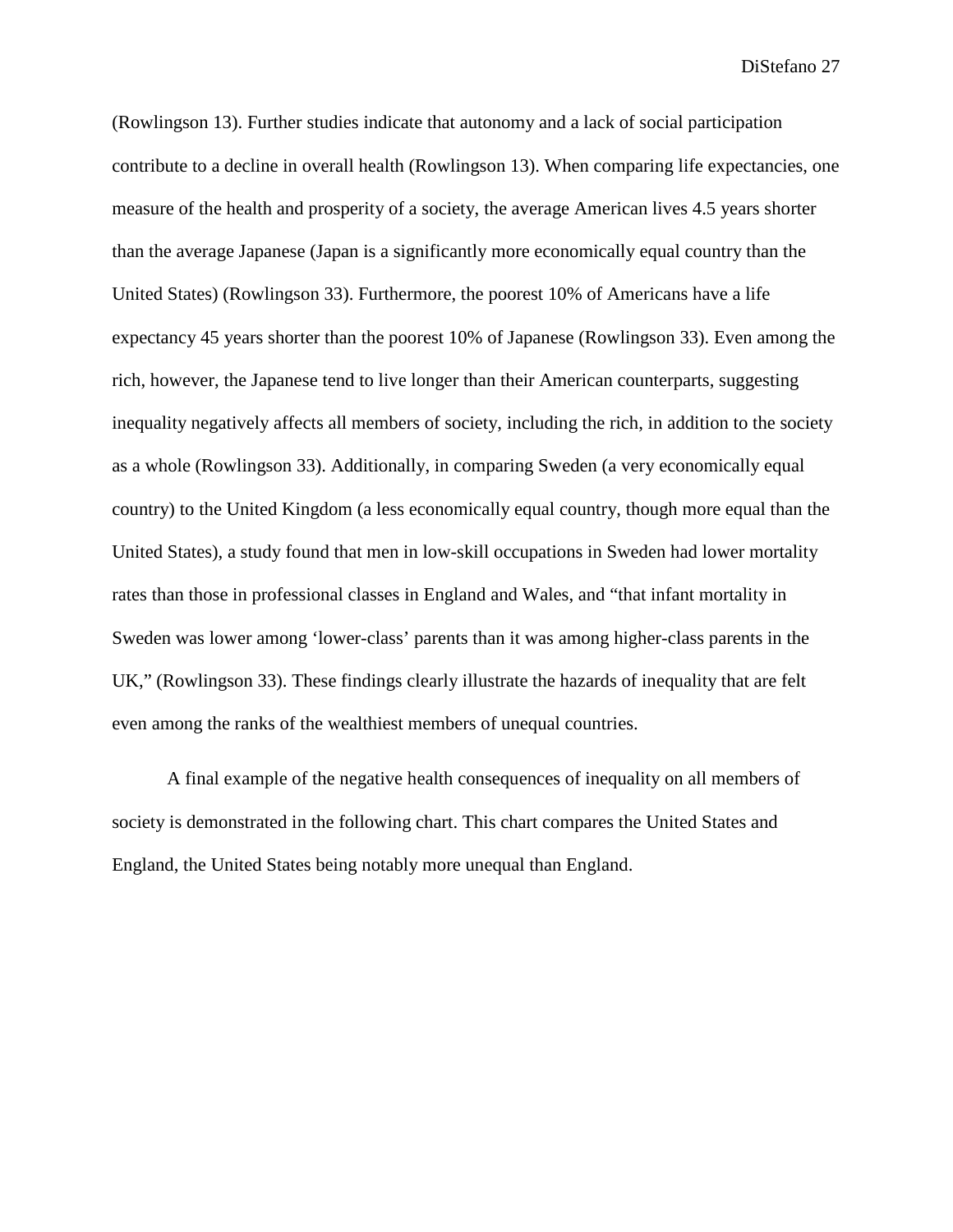|                                                                                                                                                                                   | England |        |                                          |       | <b>United States</b> |         |          |                     |
|-----------------------------------------------------------------------------------------------------------------------------------------------------------------------------------|---------|--------|------------------------------------------|-------|----------------------|---------|----------|---------------------|
|                                                                                                                                                                                   | Low     | Medium | High                                     | Total | Low                  | Medium  | High     | Total               |
|                                                                                                                                                                                   |         |        | Years of Schooling, Percent Distribution |       |                      |         |          |                     |
| Unweighted sample size                                                                                                                                                            | 1745    | 969    | 967                                      | 3681  | 2293                 | 1003    | 1090     | 4386                |
| Diabetes                                                                                                                                                                          | 7.0     | 4.8    | 5.7                                      | 6.1   | 14.3†                | $12.3+$ | $9.5+$   | $12.5+$             |
| Hypertension                                                                                                                                                                      | 36.6    | 31.4   | 31.0                                     | 33.8  | 46.3†                | 40.8†   | 37.0+    | 42.4†               |
| All heart disease                                                                                                                                                                 | 11.6    | 7.7    | 7.8                                      | 9.6   | $17.1+$              | 14.8†   | 12.0+    | 15.1                |
| Myocardial infarction                                                                                                                                                             | 4,5     | 3.6    | 3.4                                      | 4.0   | 6.7 <sub>†</sub>     | 4.1     | 4.4      | $5.4$ <sup>+</sup>  |
| Stroke                                                                                                                                                                            | 2.7     | 2.2    | 1.6                                      | 2.3   | $4.8+$               | $4.2+$  | 1.7      | $3.8 +$             |
| Lung disease                                                                                                                                                                      | 8.2     | 5.2    | 3.7                                      | 6.3   | 10.9+                | $8.3+$  | 3.1      | $8.1 +$             |
| Cancer                                                                                                                                                                            | 5.2     | 5.5    | 6.3                                      | 5.5   | $8.9 +$              | 10.01   | $10.0+$  | $9.5 +$             |
|                                                                                                                                                                                   |         |        | Income, Percent Distribution             |       |                      |         |          |                     |
| Unweighted sample size                                                                                                                                                            | 1204    | 1212   | 1259                                     | 3681  | 1574                 | 1484    | 1328     | 4386                |
| Diabetes                                                                                                                                                                          | 7.3     | 6.7    | 4.4                                      | 6.1   | 17.4†                | 11.8†   | $8.2$ †  | $12.5$ <sup>+</sup> |
| Hypertension                                                                                                                                                                      | 36.7    | 34.6   | 30.3                                     | 33.8  | 46.3†                | 43.6†   | $37.1 +$ | 42.4†               |
| All heart disease                                                                                                                                                                 | 13.7    | 8.7    | 6.5                                      | 9.6   | 20.0†                | $13.3+$ | 12.0+    | 15.1                |
| Myocardial infarction                                                                                                                                                             | 6.5     | 3.1    | 2.4                                      | 4.0   | 8.5                  | 4.6     | 3.2      | $5.4$ <sup>+</sup>  |
| Stroke                                                                                                                                                                            | 3.6     | 1.8    | 1.4                                      | 2.3   | 6.01                 | $3.8+$  | 1.5      | $3.8+$              |
| Lung disease                                                                                                                                                                      | 8.1     | 6.4    | 4.4                                      | 6.3   | 13.2+                | 7.1     | 4.1      | $8.1+$              |
| Cancer                                                                                                                                                                            | 5.9     | 5.2    | 5.5                                      | 5.5   | $9.6+$               | $9.6+$  | $9.3+$   | $9.5 +$             |
| *English data are from the first wave of English Longitudinal Survey of Aging and US data are from the 2002 wave of the Health and Retirement Survey. Within each country, weekly |         |        |                                          |       |                      |         |          |                     |

Table 1. Self-reported Health by Education and Income in England and the United States, Ages 55-64 Years\*

- simily income adjusted for family size is divided into 3 equally sized income tertiles with one third of the weighted population in each group. In the United States, the range of the distribution in the United States, th middle income group is \$322-\$635 while in England the range of the middle income group is £127-£241. In the United States, education is separated into high school or less<br>(0-12 years), more than high school but not a colle years). All data are weighted.<br>†P<.01 vs data with England.

 $\uparrow$   $P < .05$  vs data with England.

Regardless of what socio-economic class an individual falls within in an unequal country, they are almost always worse off than their counterparts in a more equal country. Even those with higher incomes fare worse than their counterparts in more equal societies across a wide range of indicators.

# **Conclusion**

Pronounced economic inequality and immobility appear to ultimately be detrimental to the overall health of a given society, in virtually all senses (medical, social, crime, political, productive, etc.). While economic inequality, especially when it is contained and limited in its scope, may have some short-term and mild benefits to a society, almost all research and studies indicate that inequality is dangerous and destabilizing, not just for those at the bottom and middle, but even for those at the top as demonstrated by the above data. The implications of high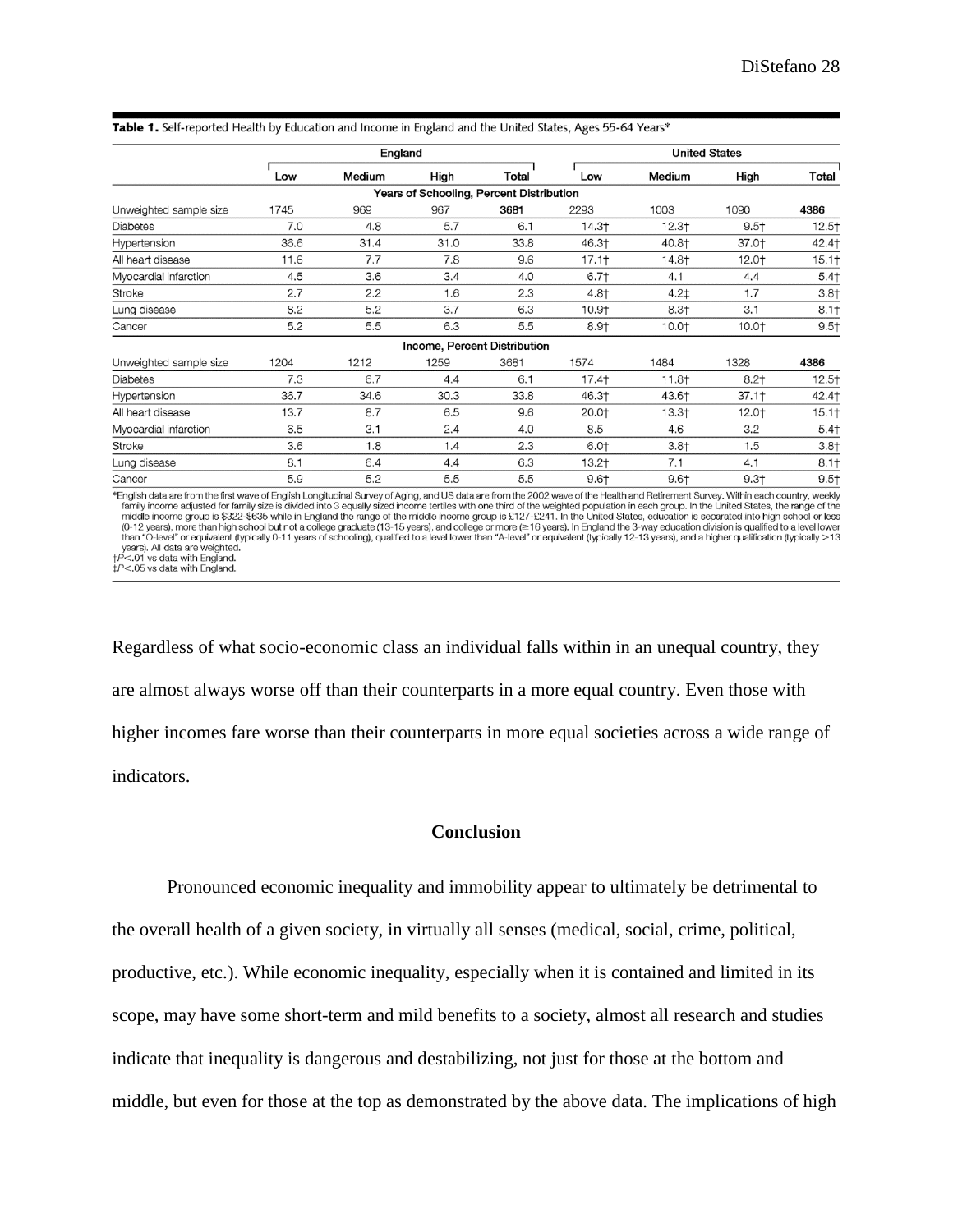and pervasive inequality and immobility ultimately contribute to a weakened, less representative society and government, and a system which fails to help the vast majority of people who power it economically.

The recent trends and predictions for inequality paint a rather bleak picture. Several instances across history, both in American and world history, show the harmful consequences and tremendous power of stark economic inequality. The social and political consequences are undeniable, and very undesirable for any functional society. While the harmful effects of inequality are known and its trends are recognizable, the question of how to deal with and contain it becomes critical. While the intention of this paper is not necessarily to offer solutions as much as to present findings on inequality and immobility and link these findings to social and political dysfunction, the following paragraph briefly covers possible counters to this threatening and serious problem.

General consensus among economists, such as Stiglitz, Krugman, and de Soto, suggest that the root of inequality can be attacked with policy. Policies enacted by lawmakers can concentrate on providing tax benefits for the poor and for small business, and generally promoting the construction of the bottom and middle classes. In other words, they should follow a "trickle up" ideology. Policies facilitating economic participation and inclusion for the poor are also critical in providing economic opportunities and growth for the lower and middle classes. By making healthy lifestyles, quality education, and financial aid available to areas where poor and middle class households don't readily have access to these institutions, these households can be better positioned and poised to advance socio-economically. Redistribution of wealth is also often cited as a popular remedy to inequality. By taxing the wealthy at relatively high rates and giving that money to the poor in some form or investment or another, inequality is balanced and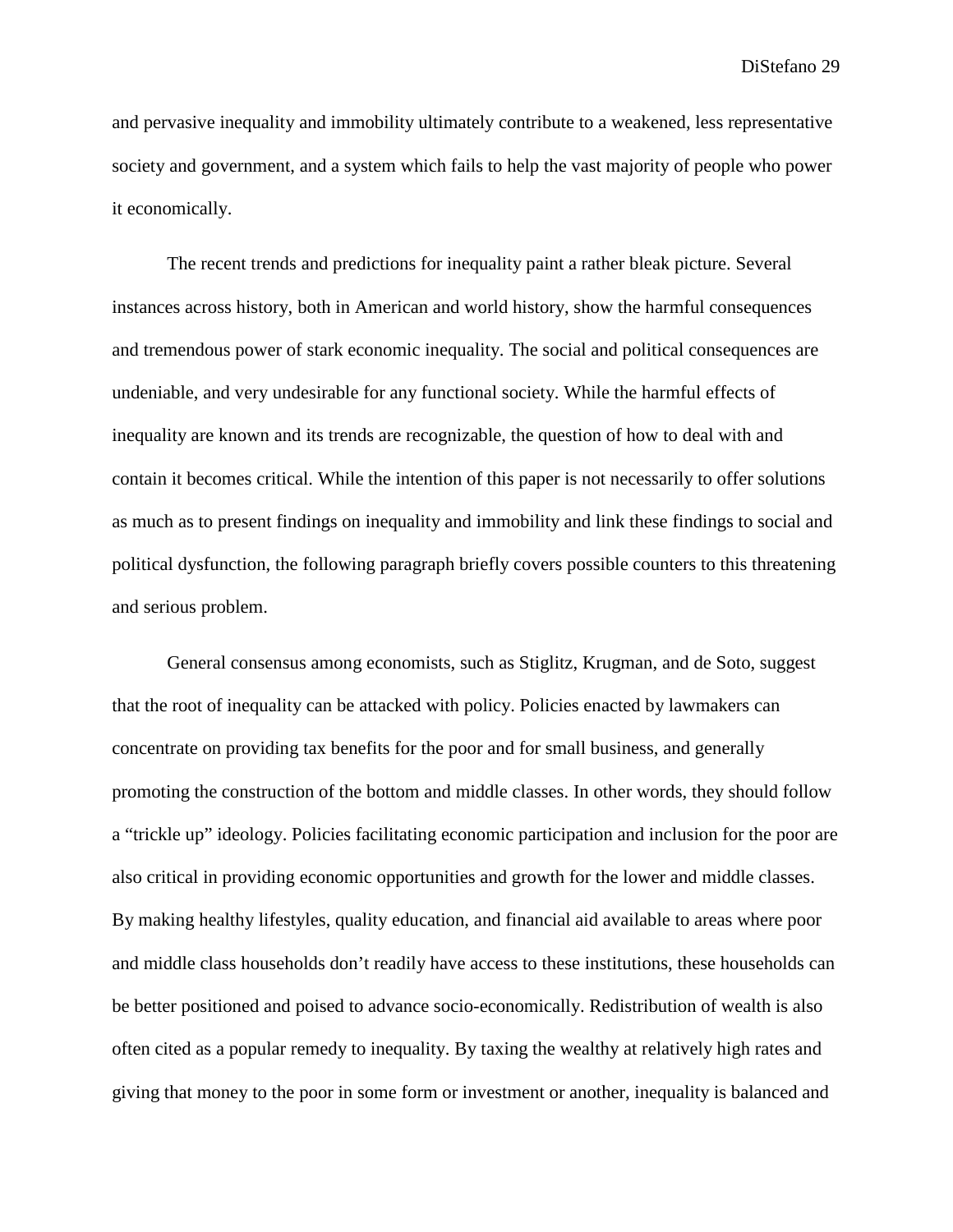more mitigated. Finally, regulating large businesses and financial institutions, as well as enacting strict enforcement and penalties of individuals and businesses that act unlawfully, engage in risky behavior at the expense of others, or which do not act in good faith, will also help to control the risky profit-pursuing methods used by many members of the wealthy class and many businesses and banks which may jeopardize the financial well-being of the lower and middle classes, in turn, offering some stability to the economy, insulating it, at least to some degree, against economic crashes such as the 2008 crisis. Penalizing rent-seeking and other predatory tactics would be included in this approach. Still others, such as de Soto, opt for inclusive economic laws, property rights, intellectual protections, and support for small businesses, as well as laws and programs to assist in the incorporation of "underground" economies into the formal economy. These are some of the most common methods of combating economic inequality and immobility.

While a great deal of consideration must be taken when approaching the issues of economic inequality and immobility, and while many methods may be combated with heavy resistance, it is crucial that some action be taken to halt and reverse some of the trends the United States and other nations of the world are experiencing. The consequences of inaction can be easily foreseen in an abundance of historical instances. The threats to the health and functionality of society and American democracy are too great to remain idle or to regard these concerns with minimal urgency. For the sake of the future of the country and others which suffer from similar scenarios, and for the future of millions of Americans and for the country's economy and health as a whole, economic inequality and immobility must be addressed directly, swiftly, and effectively, and although difficult to combat, can be successfully treated with enough support and persistence.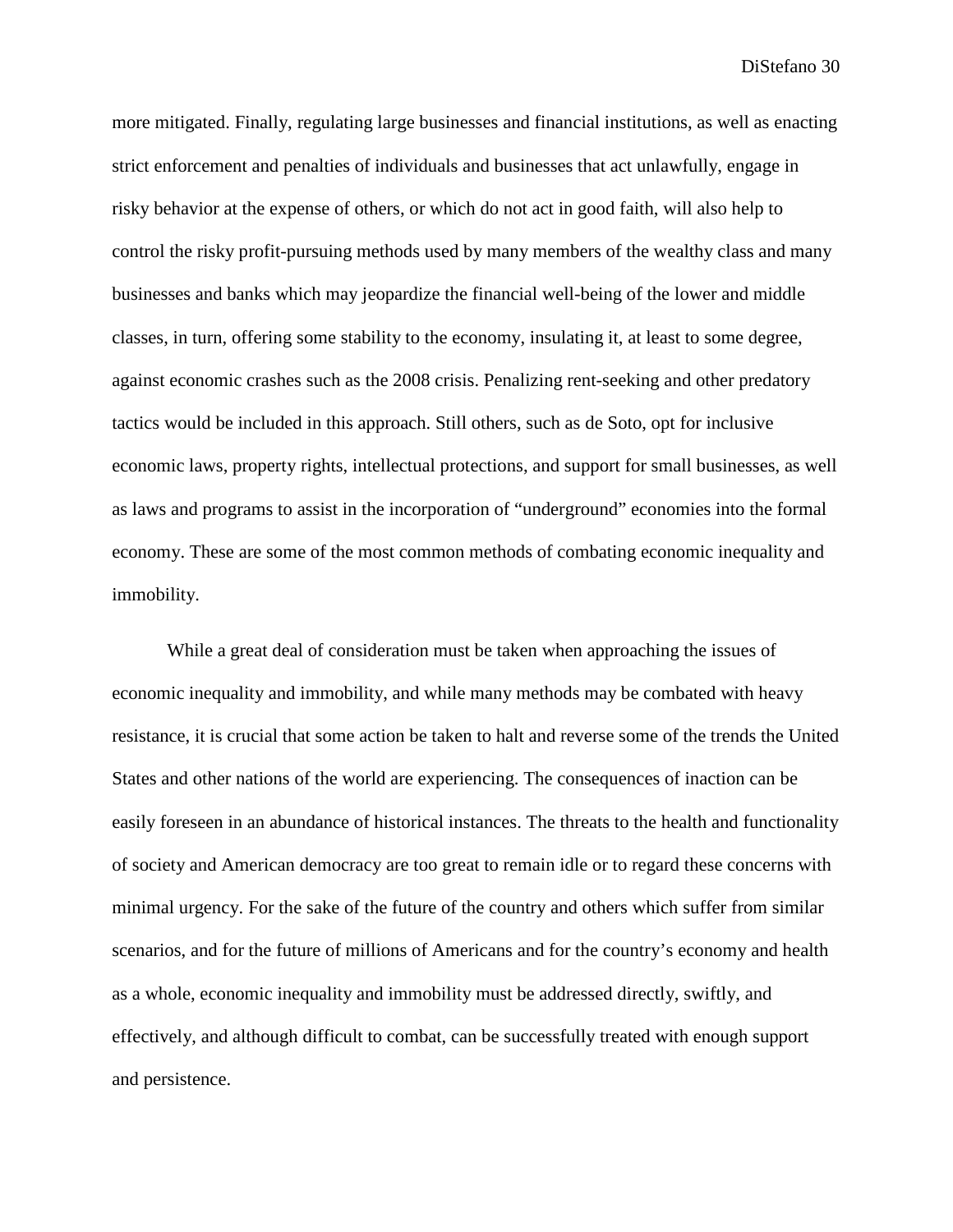## **Works Cited**

Barsocchini, Robert. "Extreme Inequality Helped Cause Both the Great Depression and the Current Economic Crisis." *Washington's Blog*, Washington's Blog, 17 Dec. 2010, washingtonsblog.com/2010/12/extreme-inequality-helped-cause-both-the-greatdepression-and-the-current-economic-crisis.html.

Birdsong, Nicholas. "The Consequences of Economic Inequality." *Sevenpillarsinstitute.org*, Seven Pillars Institute, 5 Feb. 2015, sevenpillarsinstitute.org/consequences-economicinequality/.

Checco, Larry. "The Inequality of the Future?" *Inequality.org*, The Institute for Policy Studies, 5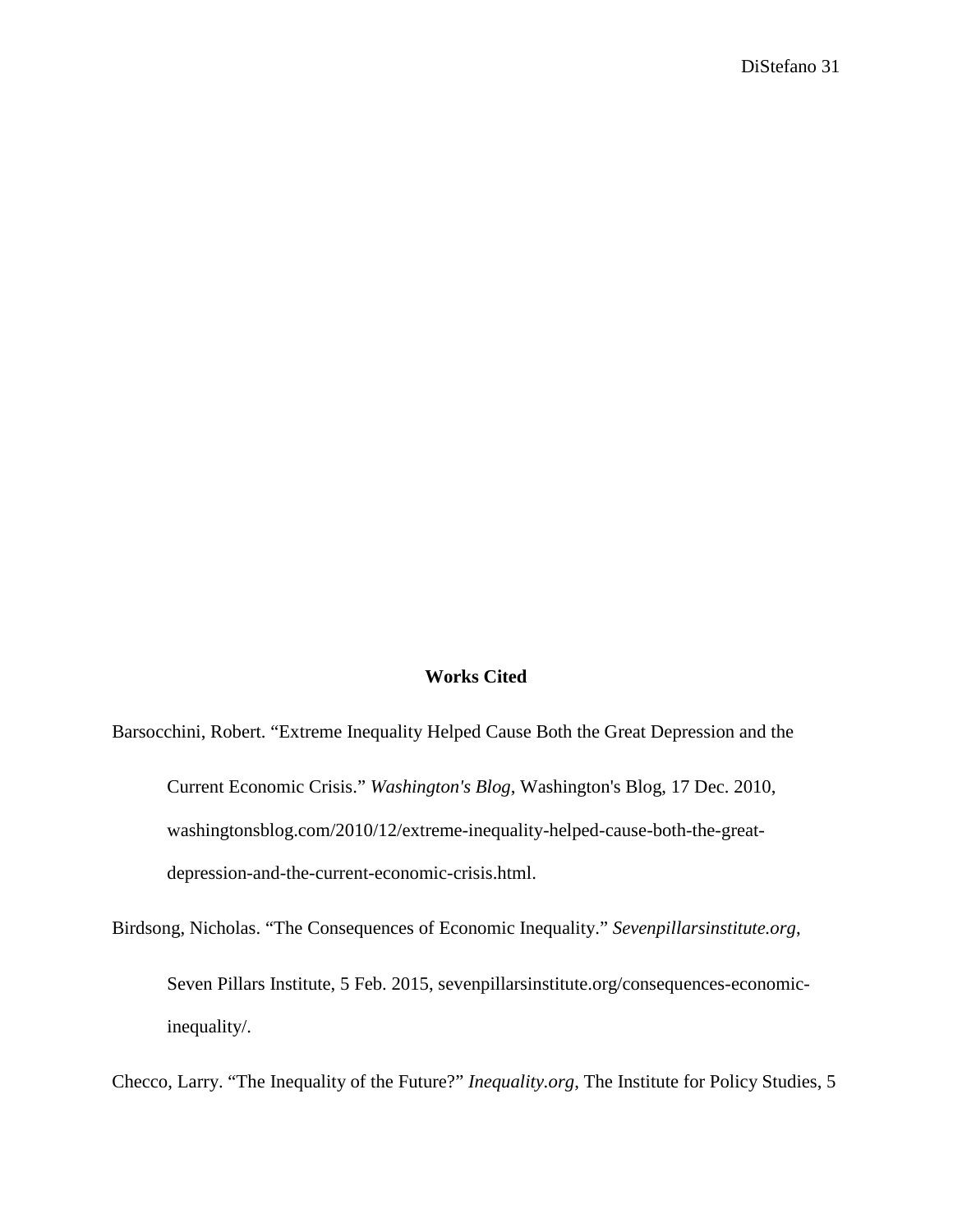Nov. 2015, inequality.org/research/inequality-future/.

De Soto, Hernando. "The Capitalist Cure for Terrorism." *Barron's Asia*, 11 Oct. 2014, pp. 1–7.

Fajnzylber, Pablo, et al. "Inequality and Violent Crime." *The Journal of Law & Economics*, vol.

45, ser. 1, Apr. 2002, pp. 1– 39. *JSTOR*, [www.jstor.org/stable/pdf/10.1086/338347.pdf?refreqid=excelsior:ccea6bf798](http://www.jstor.org/stable/pdf/10.1086/338347.pdf?refreqid=excelsior:ccea6bf7982b2d6241d49e39021a2cfd) [2b2d6241d49e39021a2cfd.](http://www.jstor.org/stable/pdf/10.1086/338347.pdf?refreqid=excelsior:ccea6bf7982b2d6241d49e39021a2cfd)

- Kawachi, Ichiro, and Bruce P Kennedy. "Socioeconomic determinants of health: Health and social cohesion: why care about income inequality?" *The British Medical Journal*, vol. 314, no. 7086, 5 Apr. 1997, pp. 1037–1037., doi:10.1136/bmj.314.7086.1037.
- Lu, Joanne. "Top incomes, inequality in China 'massively underestimated,' new study reveals." *Humanosphere*, Humanosphere.org, 3 May 2017, www.humanosphere.org/basics/2017/05/top-incomes-inequality-china-massivelyunderestimated-new-study-reveals/.
- Lumen Learning. "Defining and Measuring Inequality, Mobility, and Poverty." *Lumenlearning.com*, Boundless.com, courses.lumenlearning.com/boundlesseconomics/chapter/defining-and-measuring-inequality-mobility-and-poverty/.
- Maloney, Carolyn B., et al. *Income Inequality and the Great Recession*. 2010, pp. 1–11, *Income Inequality and the Great Recession*.

Martin, Alice. "Why Inequality Is an Economic Problem." *New Economics Foundation*, New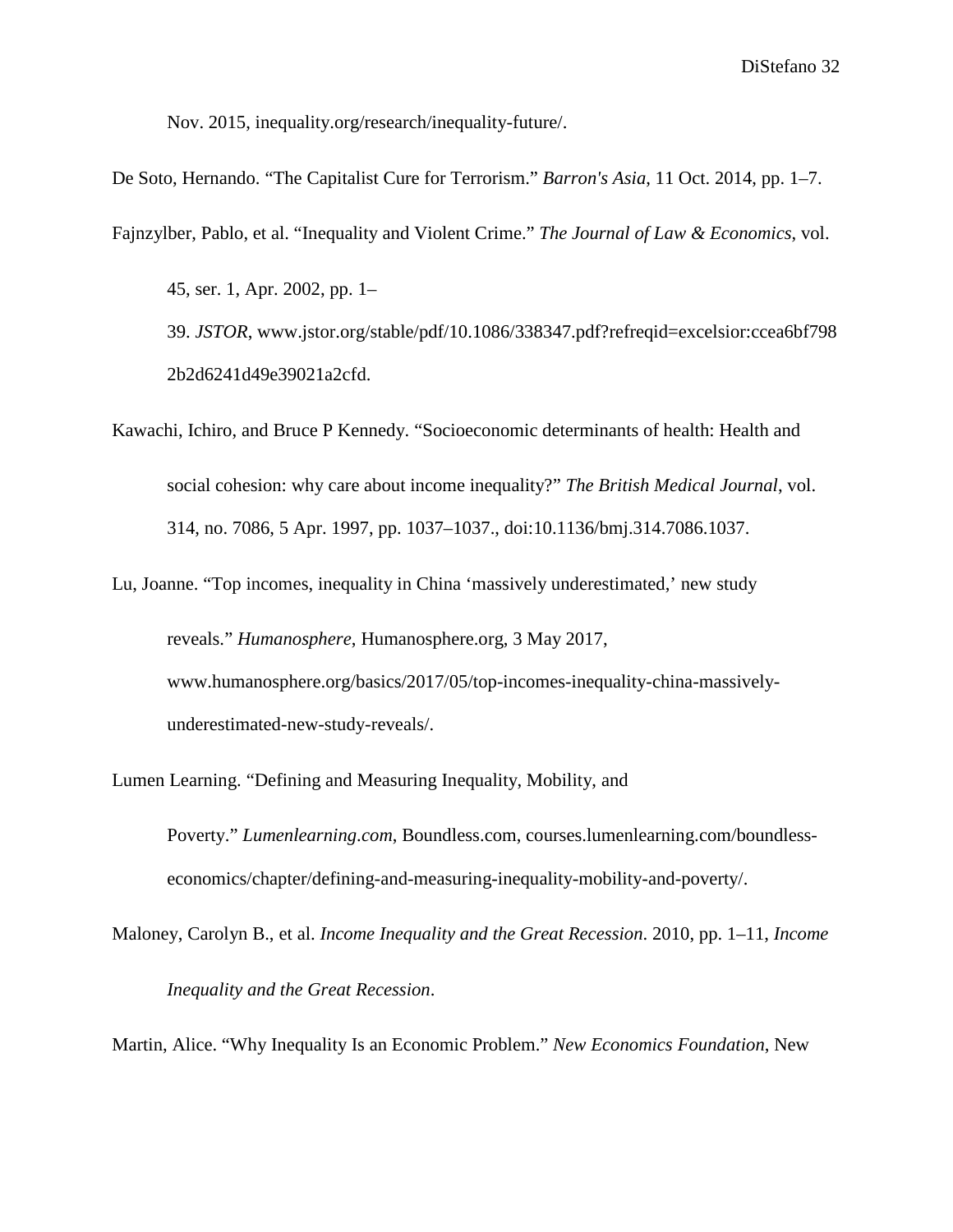Economics Foundation, 18 Dec. 2014, neweconomics.org/2014/12/why-inequality-is-aneconomic-problem/.

McKay, Tom. "Top Economist Sizes Up Income Inequality in America, Has a Dire Prediction for Our Future." *Mic*, Mic Network Inc., 21 Apr. 2014, mic.com/articles/88063/topeconomist-sizes-up-income-inequality-in-america-has-a-dire-prediction-for-ourfuture#.aN6rksHRx.

OECD. "Inequality Hurts Economic Growth, Finds OECD Research." *OECD.org*, Organisation for Economic Co-Operation and Development, 9 Dec. 2014, www.oecd.org/newsroom/inequality-hurts-economic-growth.htm.

Piketty, Thomas, et al. "Economic Growth in the United States: A Tale of Two

Countries." *Equitable Growth*, The Washington Center for Equitable Growth, 6 Dec. 2016, equitablegrowth.org/research-analysis/economic-growth-in-the-united-states-a-taleof-two-countries/.

Rowlingson, Karen. "Does Income Inequality Cause Health and Social Problems?" *Joseph Rowntree Foundation*, University of Birmingham, Sept. 2011, www.jrf.org.uk/sites/default/files/jrf/migrated/files/inequality-income-social-problemsfull.pdf.

Scheidel, Walter. "Empires of Inequality: Ancient China and Rome." *Social Science Research Network*, Stanford University, 2 Aug. 2016, papers.ssrn.com/sol3/papers.cfm?abstract\_id=2817173.